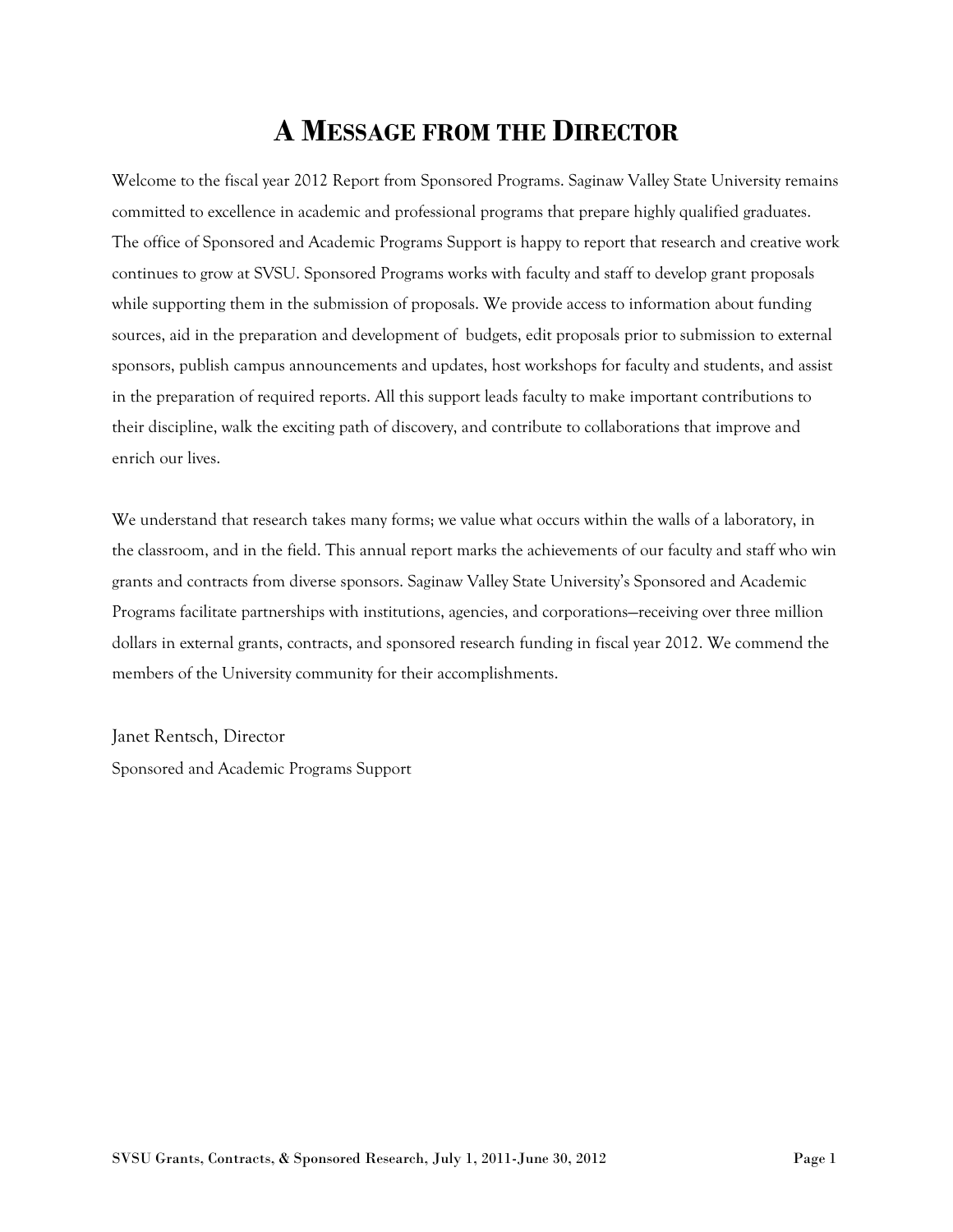# **REPORTS ON GRANTS, CONTRACTS AND SPONSORED RESEARCH ACTIVITIES**



### **Proposals Submitted and Funded**



#### **Sources of Funding FY 2012**



This annual report summarizes grants, contracts, and sponsored research activity at Saginaw Valley State University for the 2012 fiscal year. During this fiscal period— July 1, 2011 through June 30, 2012—a total of \$3,277,956 was awarded for research and other sponsored projects. The following chart illustrates the total sponsored support at Saginaw Valley State University over the past six years.

In addition to support for research-related activities, grants and contracts support education, student services, and program development projects. A total of 83 proposals were submitted to external sponsors during fiscal year 2012; 33 of those proposals (40%) have been funded.

External sponsors represent a cross section of government agencies, business and industry representatives, foundations, community organizations and educational institutions. The following chart categorizes the grants SVSU received by agency type.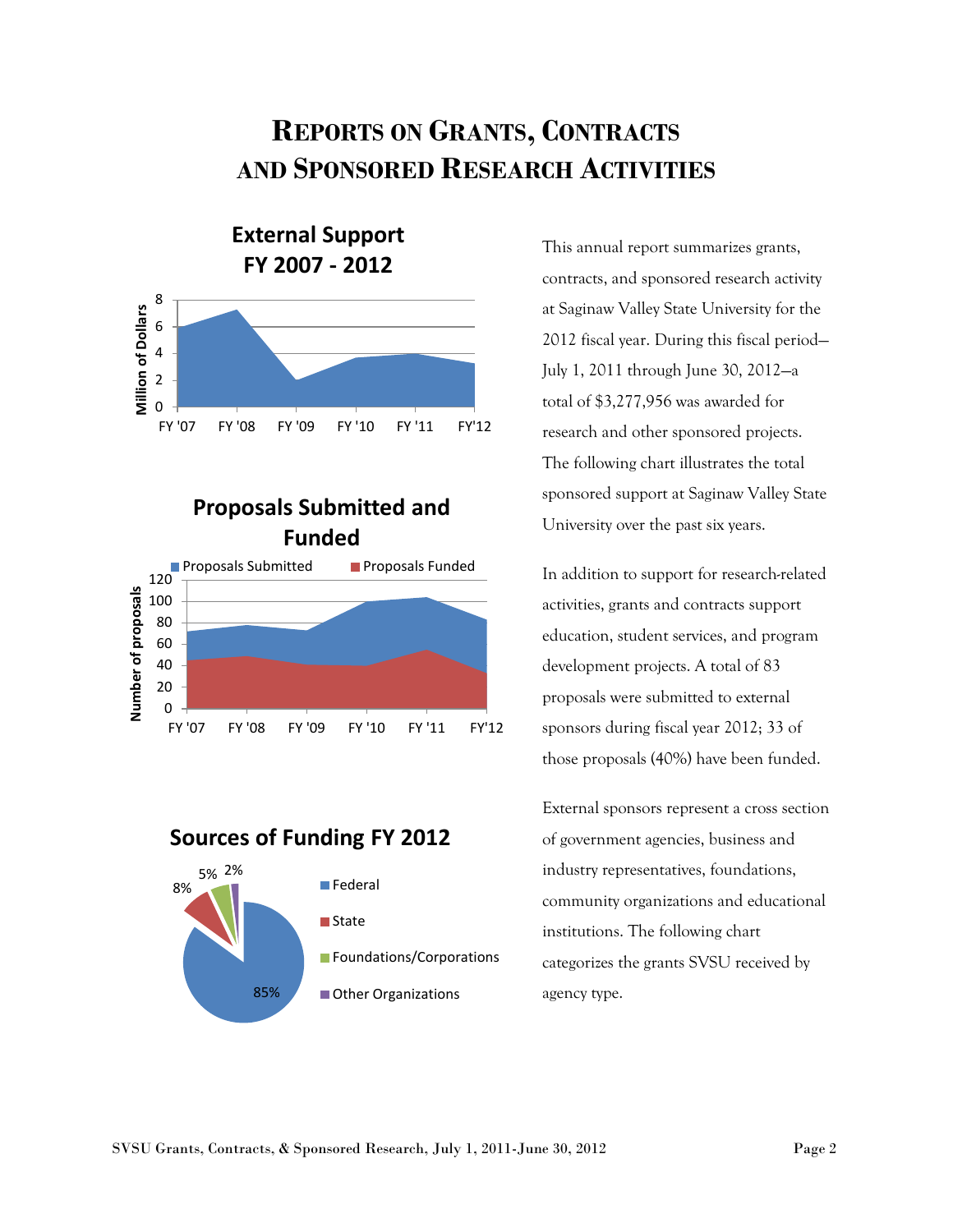

## **UNIVERSITY GOALS SUPPORTED BY GRANTS**

**Academic Improvement –** The University will continuously develop and improve academic programs which are effectively delivered and periodically assessed, thereby motivating and enabling students to participate professionally and intellectually in an increasingly diverse, global, and technological society.

**Program Qualitative Distinctiveness –** The University will develop nationally recognized programs and areas of excellence that promote quality throughout the University and enhance the value of an SVSU degree.

**Enrollment Management –** The University will continue to be an institution of choice and opportunity for students who seek and obtain a college degree.

**Technology –** The University will continue to develop, maintain, and enhance its technological resources to facilitate excellence and innovation in teaching and learning and to improve institutional efficiency and effectiveness. The University will provide leadership for the greater community on technology issues.

**Campus Culture –** The University will promote and continuously enhance a culture and environment that fosters and supports the personal and intellectual growth of its students, faculty, and staff.

**Community Relations –** The University will continue to improve and expand its contributions to the greater community's quality of life and will forge stronger connections by becoming the premier cultural and intellectual center and resource for schools, businesses, and governments.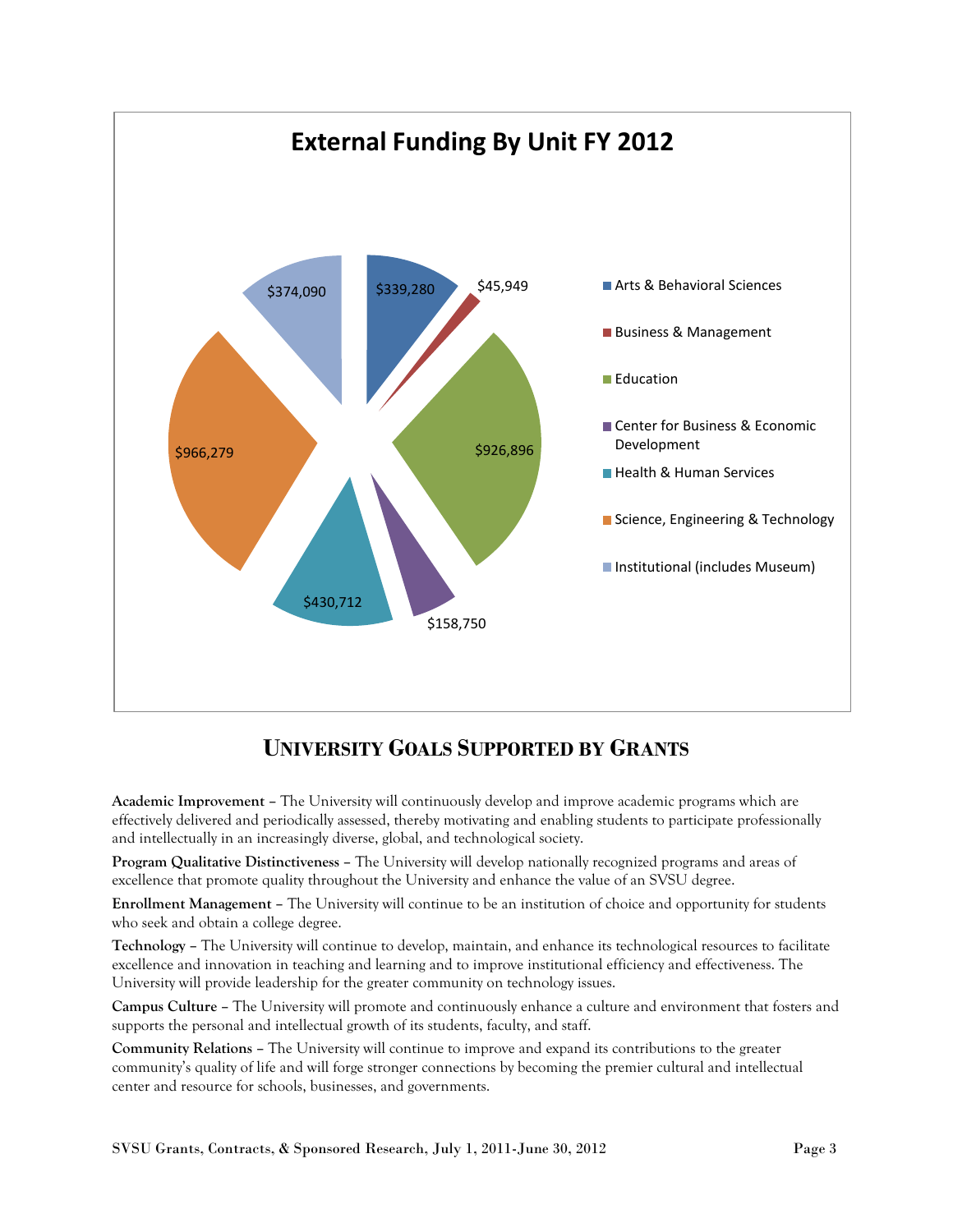# **INTERNAL GRANTS FOR FACULTY DEVELOPMENT**

The internal grant opportunities described below are available to SVSU faculty to support their professional growth and research. Fiscal year 2012 recipients of internal funds and release time are listed in this report under the college in which they reside.

#### SVSU Faculty Research and Professional Growth Awards

Each year the University Unit Committees recommend funding for faculty proposals requesting release time for research and/or professional development with consultation between the president of the Faculty Association and the vice president for Academic Affairs. The charge of the committees is to encourage and promote scholarship, advanced studies, and research among SVSU faculty. Committee responsibilities include the evaluation of applications and recommendation for the allocation of these funds. In fiscal year 2012, the University Unit Committees supported faculty requests totaling \$75,309 and 51.6 hours of release time.

#### Sabbatical Leave

Eight sabbaticals were granted by the Board of Control in fiscal year 2012. SVSU professors are eligible to apply for sabbatical leave upon six consecutive years of service to the University.

#### SVSU Faculty Supplemental Funds

Each academic dean and vice president for Academic Affairs determine additional University support for professional development conference participation. Fifty–eight faculty were supported with \$41,467 in fiscal year 2012 for presentations and conference participation.

#### SVSU Foundation Resource Grants

SVSU Foundation Resource Grants enhance scholarship, further the academic and cultural missions of the University, and/or have significant impact on the University community for projects and programs which directly benefit and involve SVSU students. The evaluation committee includes appointed community members from the SVSU Foundation Board. For fiscal year 2012, 16 grants were awarded totaling \$70,261.

#### SVSU Allen Foundation Student/Faculty Research Grants

SVSU Allen Foundation Research Grants support student/faculty research that addresses various health and nutritional issues facing the region. For fiscal year 2012, no grants were awarded.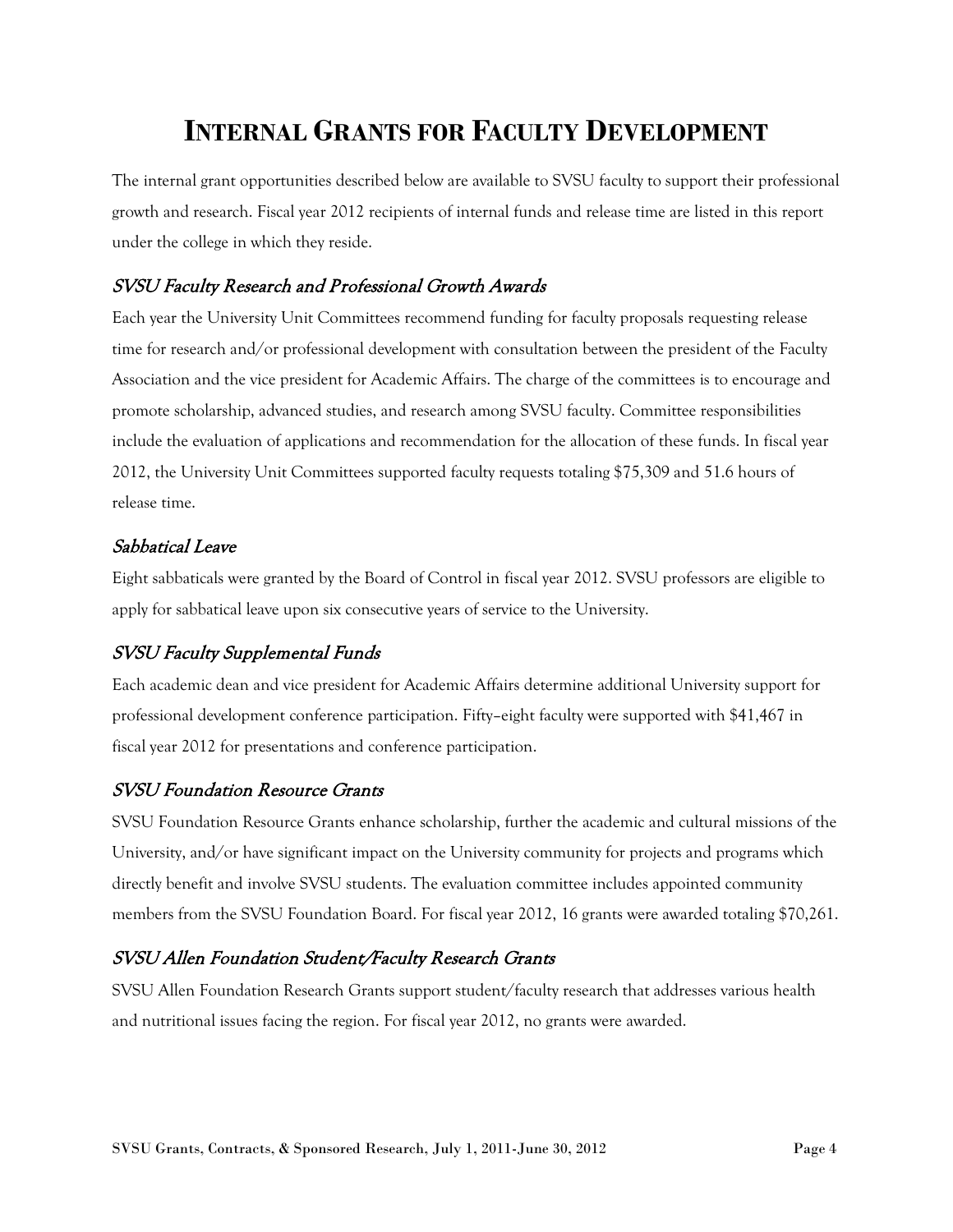#### SVSU College of Business and Management Family Business Research Grant

SVSU Family Business Research Grant supports the increase of breadth and depth of our collective knowledge on family business issues and strengthens the SVSU brand within the larger family business community and the broader academic community. For fiscal year 2012, one grant was awarded to a College of Business and Management faculty team, totaling \$15,000 to fund a two-year project.

#### SVSU College of Education Research Award

SVSU College of Education Research Award provides seed money designated to support research and stimulate the submission of proposals to other agencies for external funding. For 2012, one grant was awarded totaling \$3,000.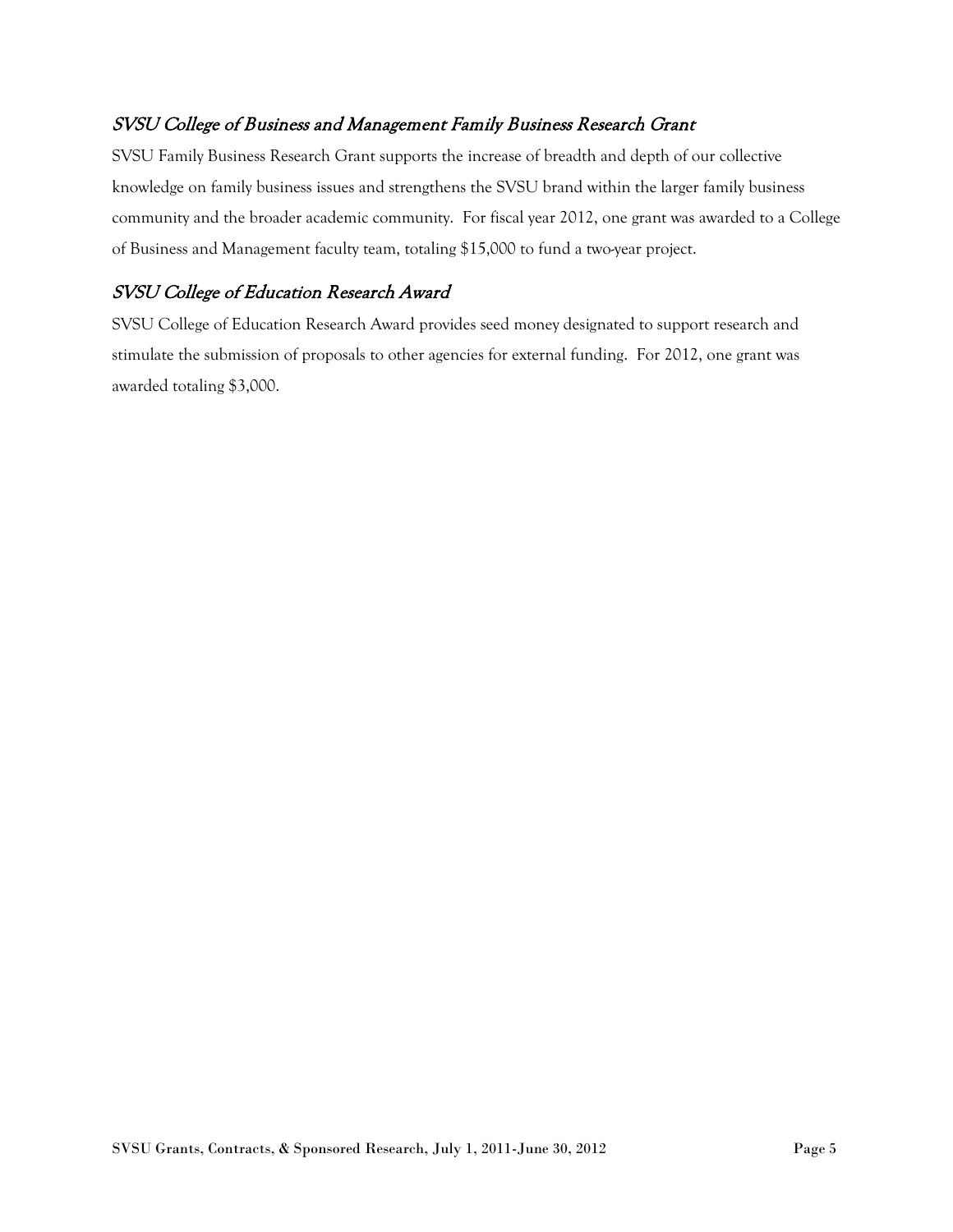#### **SPOTLIGHT ON FACULTY AND STAFF**

A sample of grants that impact faculty research, SVSU students, and the Great Lakes Bay Region

**Tai Chi Lee**, Professor of Computer Science and Information Systems, was awarded \$123,144 from the National Science Foundation to develop a high-performance computing platform. The computing platform will benefit faculty and student projects in the areas of computational biology, chemistry, physics, mathematics and computer stimulation.



**Thomas Kullgren**, Professor of Mechanical Engineering, and **Bruce Hart**, manager of the Independent Testing Lab, were awarded \$200,909 from the U.S. Department of Energy to collaborate with Fulcrum Composites to develop high-strength, high-fatigue wind blade spars to improve alternative energy generation.

**Eric Gardner**, Professor of English, was awarded a fellowship of \$50,400 from the National Endowment for the Humanities to support his research and publication efforts for "The Christian Recorder and American Print Culture in the Civil War Era." Gardner is one of only three Michigan professors to receive an NEH fellowship.

**Pat Cavanaugh**, Professor of English, **Rodney Williams**, Assistant Professor of Teacher Education, and **Tamara Barrientos**, Director of the SVSU Regional Mathematics and Science Center, were awarded a combined total of over \$723,000 from the Michigan Department of Education for three Title II A(3) Improving Teacher Quality grants. The focus of these grants was to support professional development opportunities for local secondary school teachers.

**Jeffrey Smith**, Malcolm & Lois Field Endowed Chair of Health Sciences, **Charles Weaver**, Assistant Professor of Health Sciences, and **Rosalyn Sweeting**, Assistant Professor of Biology, were awarded a total of \$50,000 from the Field Neurosciences Institute for three research projects.

**Clifford Dorne**, Associate Vice President for Institutional Research, was awarded the competitive Select Student Support Services' six-year grant of \$684,000, funded by the Michigan Department of Career Development's King-Chavez-Parks Initiative to improve student success.

**Melissa Ford**, Archivist at the Marshall M. Fredericks Sculpture Museum, was awarded \$12,500 from the Michigan Humanities Council to support the Memories of World War II exhibit hosted at the museum from October 2012 through January 2013. The exhibit includes two exhibitions and two lectures pertaining to World War II.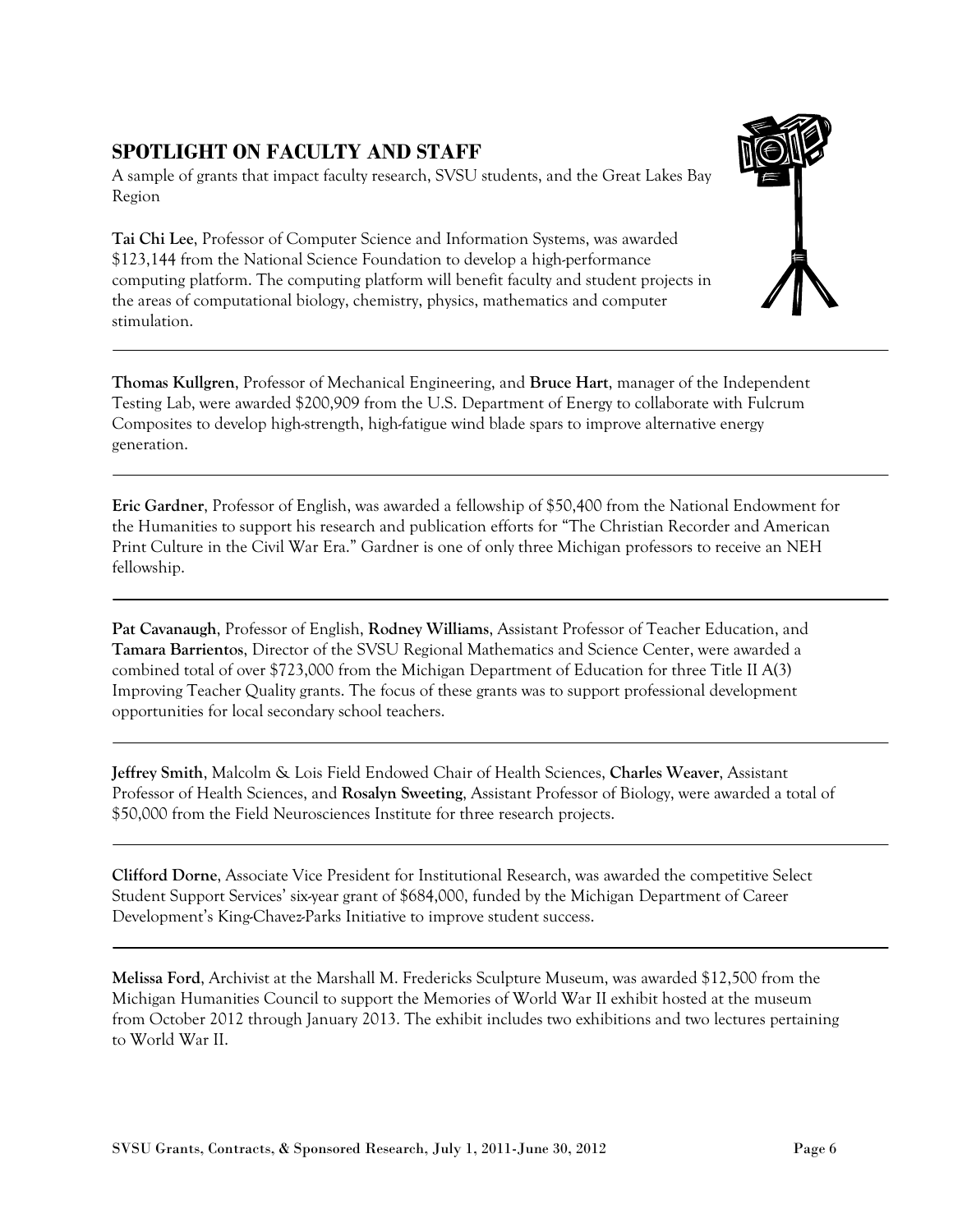# **COLLEGE OF ARTS AND BEHAVIORAL SCIENCES**

## **Externally Sponsored Awards**

*Grants, Contracts, and Appropriations*

| M. PATRICIA CAVANAUGH                                                                | English                  |
|--------------------------------------------------------------------------------------|--------------------------|
| Leadership in Content Area Literacy Continuation                                     |                          |
| Leadership in Content Area Literacy                                                  |                          |
|                                                                                      |                          |
| <b>BARBARA COHEN</b>                                                                 | Modern Foreign Languages |
| Foreign Language Teaching Assistant (FLTA) Host Institutions                         |                          |
| U.S. Department of State: Foreign Language Teaching Assistant Program (FLTA)\$40,000 |                          |
| <b>ERIC GARDNER</b>                                                                  | English                  |
| The Christian Recorder and American Print Culture in the Civil War Era               |                          |
|                                                                                      |                          |
| <b>DAVID SCHNEIDER</b>                                                               | Communication            |
| President of the Executive Committee (Year 2 of 2)                                   |                          |
|                                                                                      |                          |
| <b>LEE TREPANIER</b>                                                                 | Political Science        |
| Student Research Fellowship and Seminar/Colloquia (Year 2)                           |                          |
|                                                                                      |                          |
| <b>Total Amount Awarded FY 2012</b>                                                  | \$339,280                |

## **Internally Sponsored Awards**

|                     | <b>SVSU Faculty Research and Professional Growth Awards</b>                            | Dollars Allocated/<br>Release Time Allocated |
|---------------------|----------------------------------------------------------------------------------------|----------------------------------------------|
| <b>BYUNGIL AHN</b>  | History<br>Uxorilocal Marriage, Gender Equality, and Law in<br>Twentieth Century China | \$3,000                                      |
| <b>JOHN BAESLER</b> | History<br>Clearer Than Truth: The Polygraph in Cold War<br>America                    | 3 hours                                      |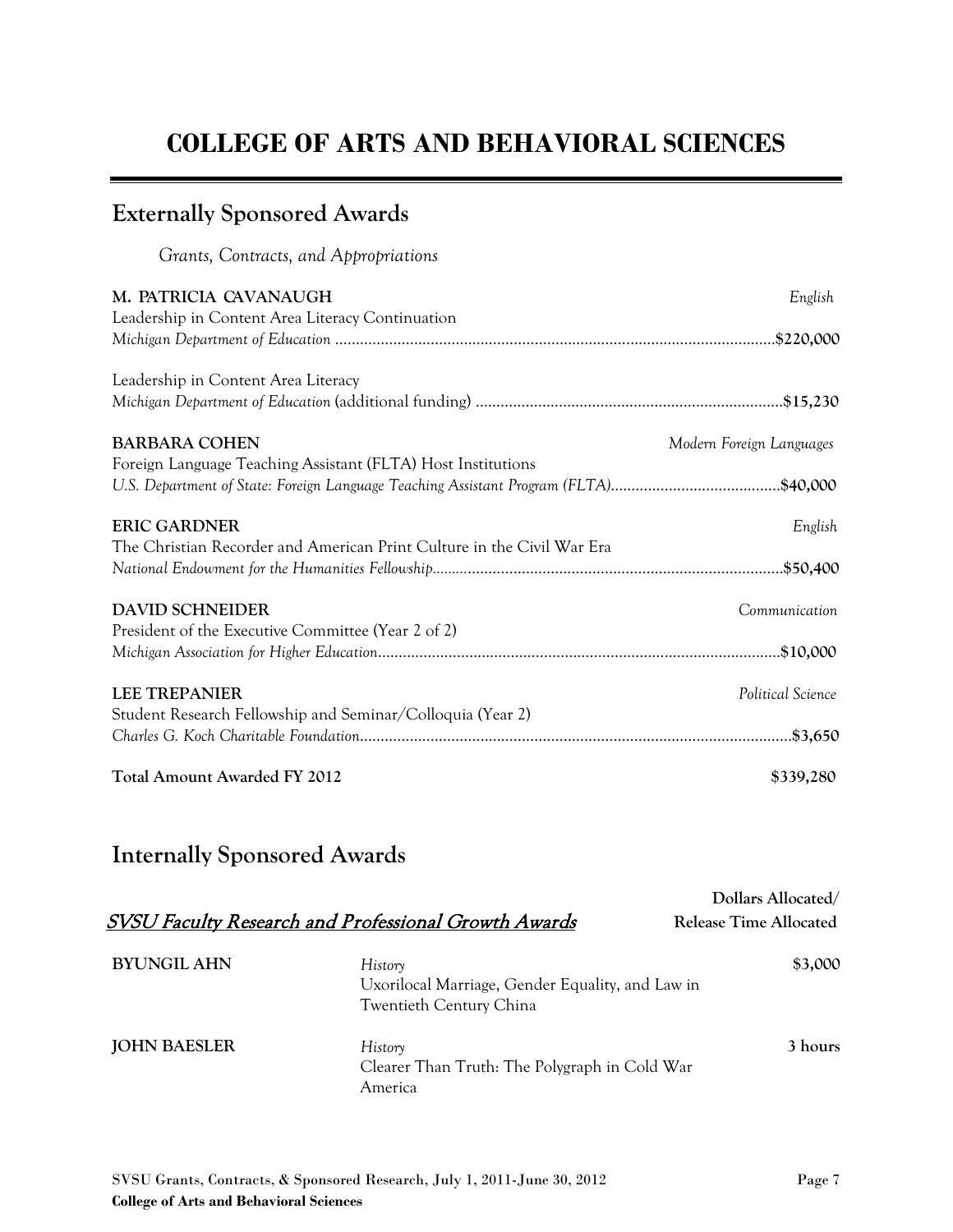## **SVSU Faculty Research and Professional Growth Awards** (continued)

| <b>MONIKA DIX</b>          | Modern Foreign Languages<br>Chûjôhime in Retrospective: Buddhist Ideology and<br>Gender Marginalization/Empowerment in Medieval<br>Japanese Literature | \$4,014/<br>3 hours |
|----------------------------|--------------------------------------------------------------------------------------------------------------------------------------------------------|---------------------|
| <b>JAMES HITT</b>          | Philosophy<br>Nosology, Ontology, and Disorders of Consciousness                                                                                       | \$160/<br>3 hours   |
| <b>JULIE KEIL</b>          | Political Science<br>Continued Degree Work                                                                                                             | \$1,000             |
| <b>JEFFREY KOPERSKI</b>    | Philosophy<br>The Philosophy of Science and Religion                                                                                                   | \$1,055/<br>3 hours |
| <b>JENNIFER McCULLOUGH</b> | Communication<br>Celebratory Support                                                                                                                   | \$555/<br>3 hours   |
| <b>ARRA ROSS</b>           | English<br>The Poetry of Puppetry                                                                                                                      | 3 hours             |
| <b>DAVID RZESZUTEK</b>     | Theatre<br>Commedia Dell Arte Intensive                                                                                                                | \$5,377             |
| <b>LEE TREPANIER</b>       | Political Science<br>Funding for Pedagogy and Dostoevsky Books                                                                                         | \$1,975             |

### SVSU Foundation Resource Grants

| <b>JULIE KEIL</b>                             | Political Science<br>Student Participation in Moot Court Competition                                         | \$5,400 |
|-----------------------------------------------|--------------------------------------------------------------------------------------------------------------|---------|
| <b>MATTHEW MARGRES</b>                        | Psychology<br>Conference Presentations at Midwest Psychological<br>Association                               | \$1,000 |
| <b>EVELYN RAVURI/</b><br><b>MARTIN ARTHUR</b> | Geography<br>Study Abroad Trip to Costa Rica                                                                 | \$5,500 |
| <b>ARRA ROSS</b>                              | English<br>Cardinal Ink Creative Writing Students Attending<br>Association for Writers Conference in Chicago | \$3,603 |
| <b>JAMES SULLIVAN</b>                         | English<br>Study Abroad Trip to Rome                                                                         | \$6,000 |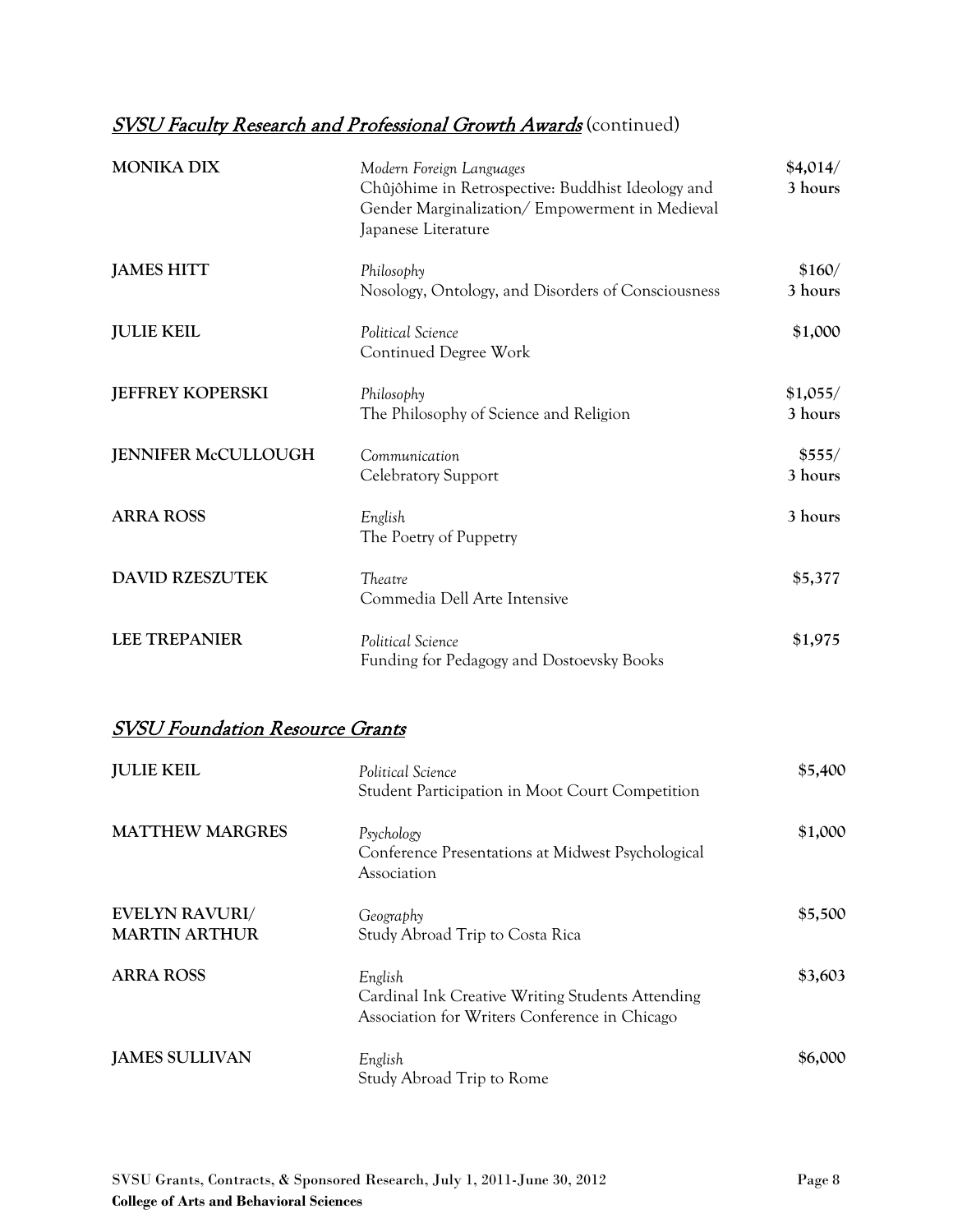### Sabbaticals Granted for Research

| <b>JOHN GROLLE</b>  | Geography<br>Poverty/Vulnerability Mapping, Sahel Famine<br>Refugees, and Analysis of Archived LANDSAT Data                | Winter 2013              |
|---------------------|----------------------------------------------------------------------------------------------------------------------------|--------------------------|
| <b>DAWN HINTON</b>  | Sociology<br>Exploring Life Experiences and Accomplishments of<br>Black Women in the Black Women's Oral History<br>Project | <b>Fall 2012</b>         |
| <b>BRAD JARVIS</b>  | History<br>Sovereignty and Land Ownership in Territorial<br>Michigan                                                       | <b>Fall 2012</b>         |
| <b>BRIAN THOMAS</b> | Sociology<br>Service-Learning as a Mechanism for Public Sociology<br>in Higher-Education                                   | Fall/Winter<br>2012-2013 |

| <b>BYUNGIL AHN</b>     | History<br>Medical Reform during the Republican Era                                                            | \$500 |
|------------------------|----------------------------------------------------------------------------------------------------------------|-------|
|                        | Uxorilocal Marriages in 25 Official Dynastic Histories<br>and the Ming-Qing Law Codes                          | \$500 |
| PETER BARRY            | Philosophy<br>How to Talk About Evil People                                                                    | \$500 |
| <b>GEOFFREY CARTER</b> | English<br>Turning On and Turning In: Expatriating Place from<br>the Parisian Salons to the Sunset Strip       | \$200 |
|                        | The Chora of the Twin Towers                                                                                   | \$300 |
| <b>MONIKA DIX</b>      | Modern Foreign Languages<br>Straightening the Wrinkles: Aging Ambivalence in the<br>Jōjin Ajari no haha no shū | \$500 |
| <b>ROBERT DREW</b>     | Communication<br>Hell's Half Mile                                                                              | \$500 |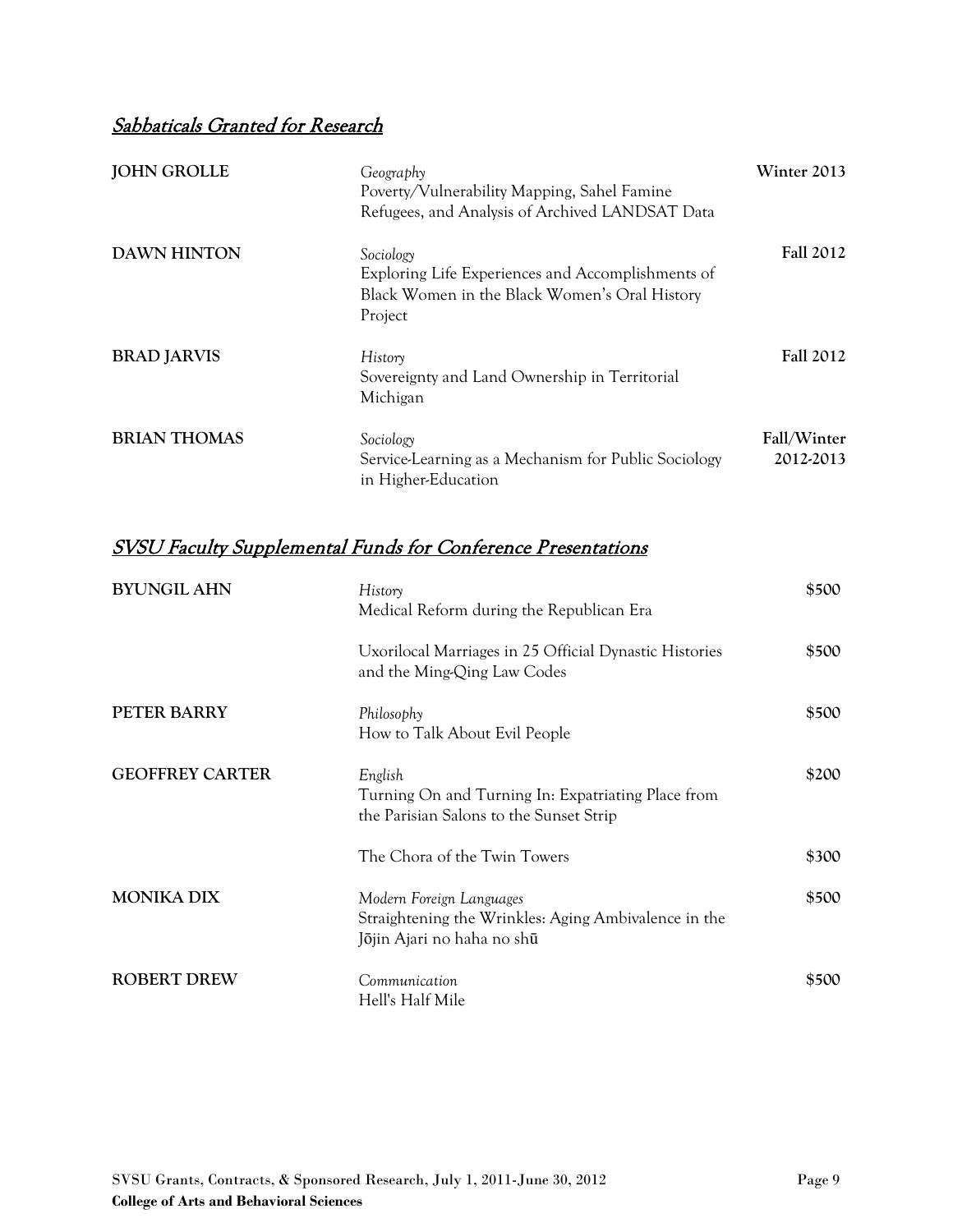| <b>SHERRIN FRANCES</b> | English<br>Prezi vs. PowerPoint: How Digital Applications<br>Facilitate Different Heterotopic Opportunities for<br><b>Composition Students</b>                                             | \$300 |
|------------------------|--------------------------------------------------------------------------------------------------------------------------------------------------------------------------------------------|-------|
| <b>ERIC GARDNER</b>    | English<br>Two presentations supported at same conference:<br>Pacific Northwest Exchanges; and Black Poetry,<br>Reading (Re)Publics, and the Performative in<br>Nineteenth Century America | \$500 |
|                        | Black Boots, Black Ads, Black Periodicals, Black<br>Readers                                                                                                                                | \$750 |
| <b>BRANDON HASKETT</b> | Music<br>Life-long Learning for Teachers: Developing a<br>Professional Learning Network                                                                                                    | \$350 |
|                        | Motivations of Adult Beginners to Participate in a<br>World Music Community Ensemble: A Study of the<br>Desert Winds Community Steel Orchestra                                             | \$500 |
| <b>JAMES HITT</b>      | Philosophy<br>Vegetative State as a Postulate of Medical Knowledge                                                                                                                         | \$500 |
|                        | The Problem of Unreportable Awareness                                                                                                                                                      | \$300 |
| <b>JOSEPH JAKSA</b>    | Criminal Justice<br>Roundtable: In What Academic Discipline Should<br>Security Education Be Placed?                                                                                        | \$700 |
| <b>BETH JORGENSEN</b>  | Rhetoric and Professional Writing<br>Granola-eating, Birkenstock-wearing, Tree-huggers<br>Who Want to Take Your Guns: Reframinng the<br>Rhetoric of Sustainable Agriculture                | \$500 |
|                        | Feeding the World: Global Consequences of the 'Grain<br>Meme' for Women and Children                                                                                                       | \$200 |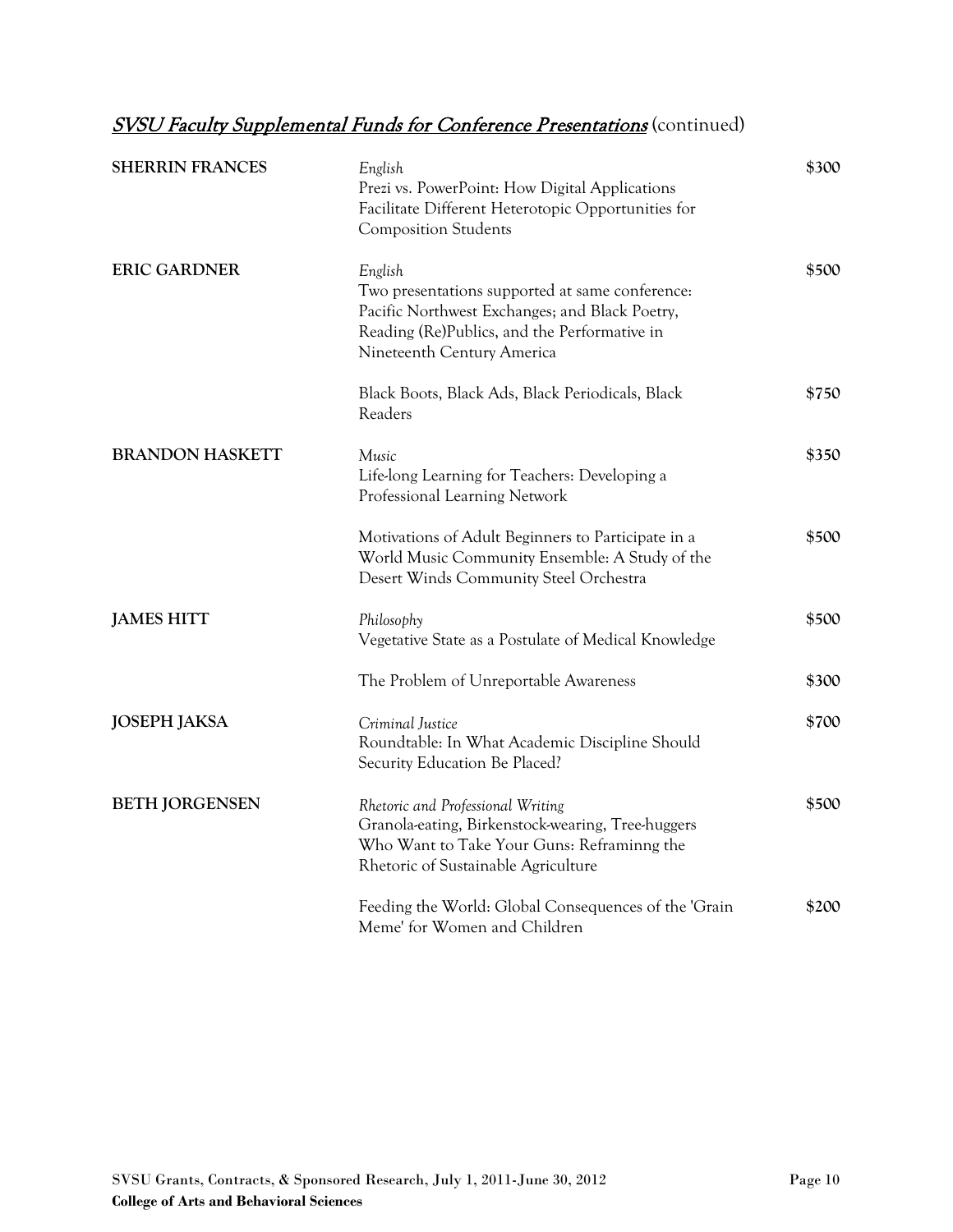| <b>EMILY KELLEY</b>     | Art<br>Imitating the Italians: The Impact of Florentine<br>Funerary Practices on the Funerary Altarpiece of the<br>Spanish Merchant Gonzalo Lopez de Polanco                                                                                               | \$500 |
|-------------------------|------------------------------------------------------------------------------------------------------------------------------------------------------------------------------------------------------------------------------------------------------------|-------|
|                         | Mighty Protectors for the Merchant Class: Saints as<br>Intercessors between the Wealthy and the Divine                                                                                                                                                     | \$500 |
| <b>TIMOTHY KENYON</b>   | English<br>Teaching Composition as a Creative Writer:<br>Possibilities and Pitfalls                                                                                                                                                                        | \$219 |
| <b>SARA BETH KEOUGH</b> | Geography<br>Chair 3 panels: US/Canada Environmental<br>Considerations; Geography of the Canadian West;<br>Urban Geography and Planning in the US and<br>Canada; plus presentation: Ft. McMurray, Alberta:<br>Considering Urban Development in a Boom Town | \$500 |
|                         | Urban Planning in a Boom Town: The Case of Ft.<br>McMurray, Alberta ; and Chair panel - Material<br>Culture and Geography II                                                                                                                               | \$500 |
| <b>KIMBERLY LACEY</b>   | English<br>The Rhetorical Mimic: Using Empathy to Persuade                                                                                                                                                                                                 | \$500 |
| <b>MATTHEW MARGRES</b>  | Psychology<br>Teaching Behavior Modification: Common<br>Approaches and Formats                                                                                                                                                                             | \$500 |
|                         | Schematic and Bizarreness Effects in Mental Imagery:<br>Ongoing Investigation                                                                                                                                                                              | \$500 |
| JENNIFER McCULLOUGH     | Communication<br>'Time to Celebrate! Examining Realistic Celebratory<br>Support Message Features and Scenarios' and 'How<br>Should You Respond to Someone Else's Good News?<br>A Test of Recipient Evaluation of Celebratory Support<br>Message Features'  | \$260 |
|                         | Connecting Students with Instructional Tools:<br>Textbooks, iPads, and the Internet                                                                                                                                                                        | \$545 |
| <b>DAVID NICHOLS</b>    | Philosophy<br>The God of the Existentialist Philopher: Fate, Freedom<br>and Mystery                                                                                                                                                                        | \$287 |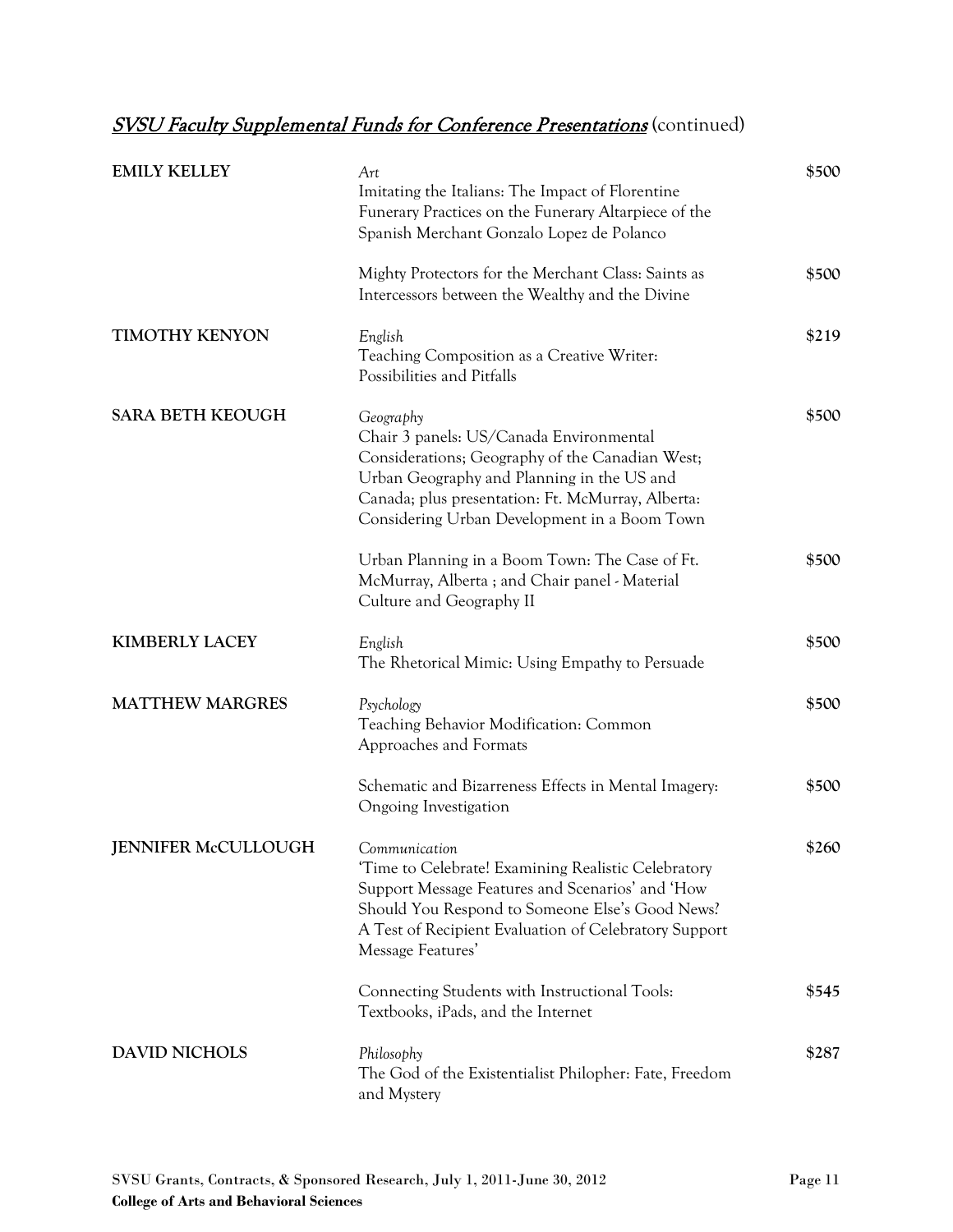| <b>THOMAS RENNA</b>     | History<br>Empire and the Natural Law in Dante, Marsilius of<br>Padua, and Ockham                            | \$200 |
|-------------------------|--------------------------------------------------------------------------------------------------------------|-------|
|                         | Natural Law and Empire                                                                                       | \$300 |
| <b>RIC ROBERTS</b>      | Theatre<br>Selection Committee (Michigan Chair of Region III)                                                | \$500 |
| C. VINCENT SAMARCO      | English<br>The City's Drink                                                                                  | \$500 |
| <b>GARY THOMPSON</b>    | English<br>Hemingway and Kairos                                                                              | \$300 |
|                         | <b>Bullshit is Evil</b>                                                                                      | \$400 |
|                         | <b>Bullshit is Evil</b>                                                                                      | \$500 |
| <b>DIANA TREBING</b>    | Communication<br>Chair for Intercultural Communication Interest Group                                        | \$813 |
| <b>LEE TREPANIER</b>    | Political Science<br>Collapse of the Soviet Union and International<br>Approaches on the End of the Cold War | \$500 |
|                         | Presentation: Teaching the American Political<br>Tradition in a Global Context                               | \$500 |
|                         | Panel: The Ambiguity of Rights: Sexuality and Gender<br>in Political Narrative                               |       |
|                         | A Philosopher of Prudence and the Purpose of Higher<br>Education                                             | \$500 |
| <b>SCOTT YOUNGSTEDT</b> | Sociology<br>Inauguration as President of the West African<br>Research Association (WARA)                    | \$500 |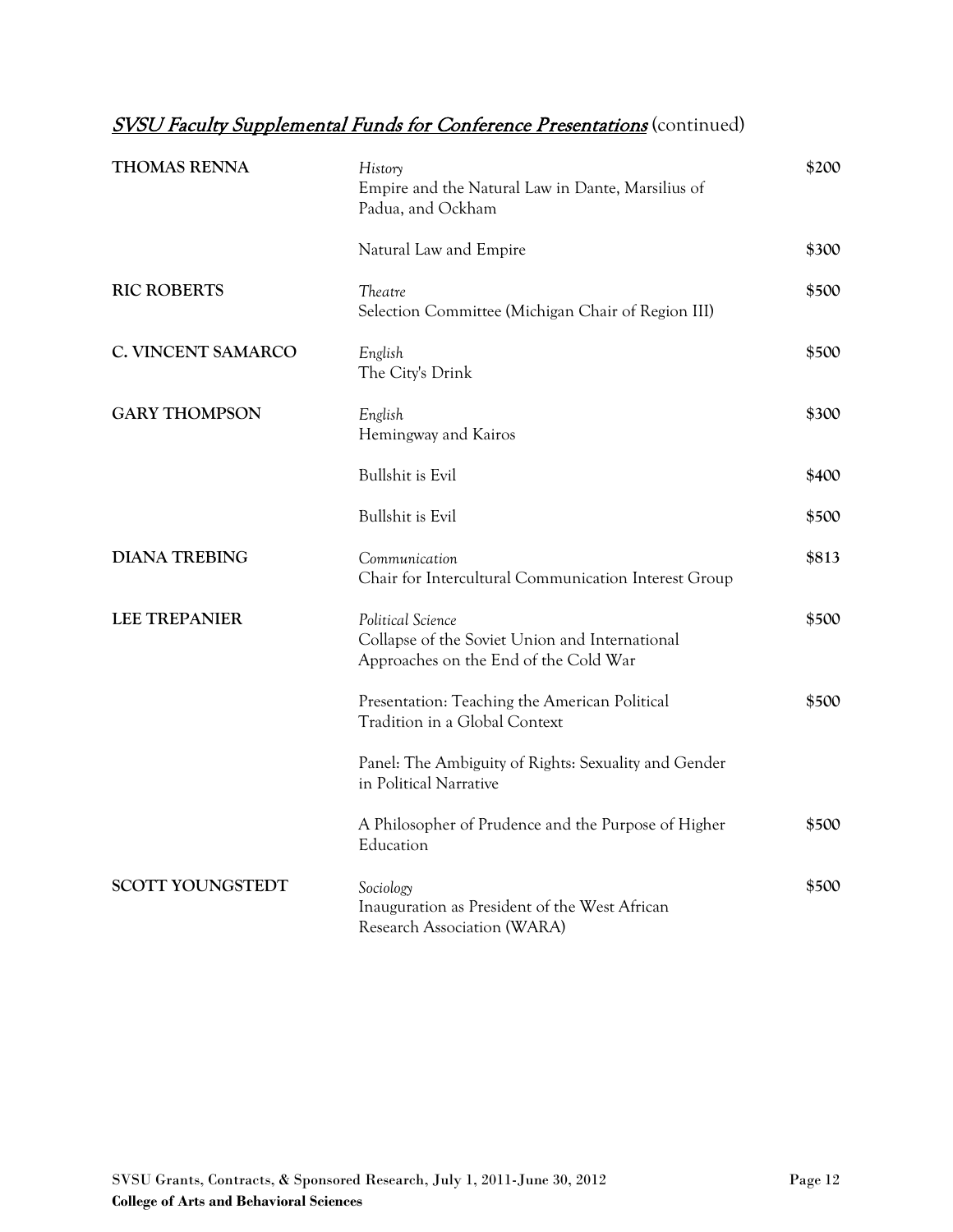# **COLLEGE OF BUSINESS AND MANAGEMENT**

## **Externally Sponsored Awards**

*Grants, Contracts, and Appropriations*

| <b>GARY CLARK</b>                         | Four client-financed projects to give marketing students real-world experience | Management and Marketing |
|-------------------------------------------|--------------------------------------------------------------------------------|--------------------------|
|                                           |                                                                                |                          |
| <b>GEORGE PUIA/</b>                       | Associate Dean/Dow Chemical Company Centennial Chair in Global Business        |                          |
| <b>JILL WETMORE/</b>                      |                                                                                | Dean                     |
| <b>MARK POTTS</b>                         |                                                                                | Assistant Dean           |
|                                           | SVSU Business and International Education (BIE) Project (Year 2 of 2)          |                          |
|                                           |                                                                                |                          |
| <b>DANILO SIRIAS</b>                      |                                                                                | Management and Marketing |
| 2012 TOC for Education Virtual Conference |                                                                                |                          |
|                                           |                                                                                |                          |
| Total Amount FY 2012                      |                                                                                | \$45,949                 |

## **Internally Sponsored Awards**

|                       | SVSU Faculty Research and Professional Growth Awards                                              | Dollars Allocated/<br>Release Time Allocated |
|-----------------------|---------------------------------------------------------------------------------------------------|----------------------------------------------|
|                       |                                                                                                   |                                              |
| <b>ANTHONY BOWRIN</b> | Accounting<br>Human Resources Disclosures by Publicly-Listed<br>Caribbean Companies               | 3 hours                                      |
| <b>MAZEN JABER</b>    | Marketing<br>Temporal Reframing of Cause-Related Marketing<br>Offers                              | \$2,600/<br>3 hours                          |
| <b>YU LIU</b>         | Management<br>Alliance Experience, IT-Enabled Learning, and<br><b>Alliance Value Gains</b>        | 3 hours                                      |
| <b>KAUSTAV MISRA</b>  | Economics<br>The Effects of Community Social Capital on School<br>Performance: A Spatial Approach | 3 hours                                      |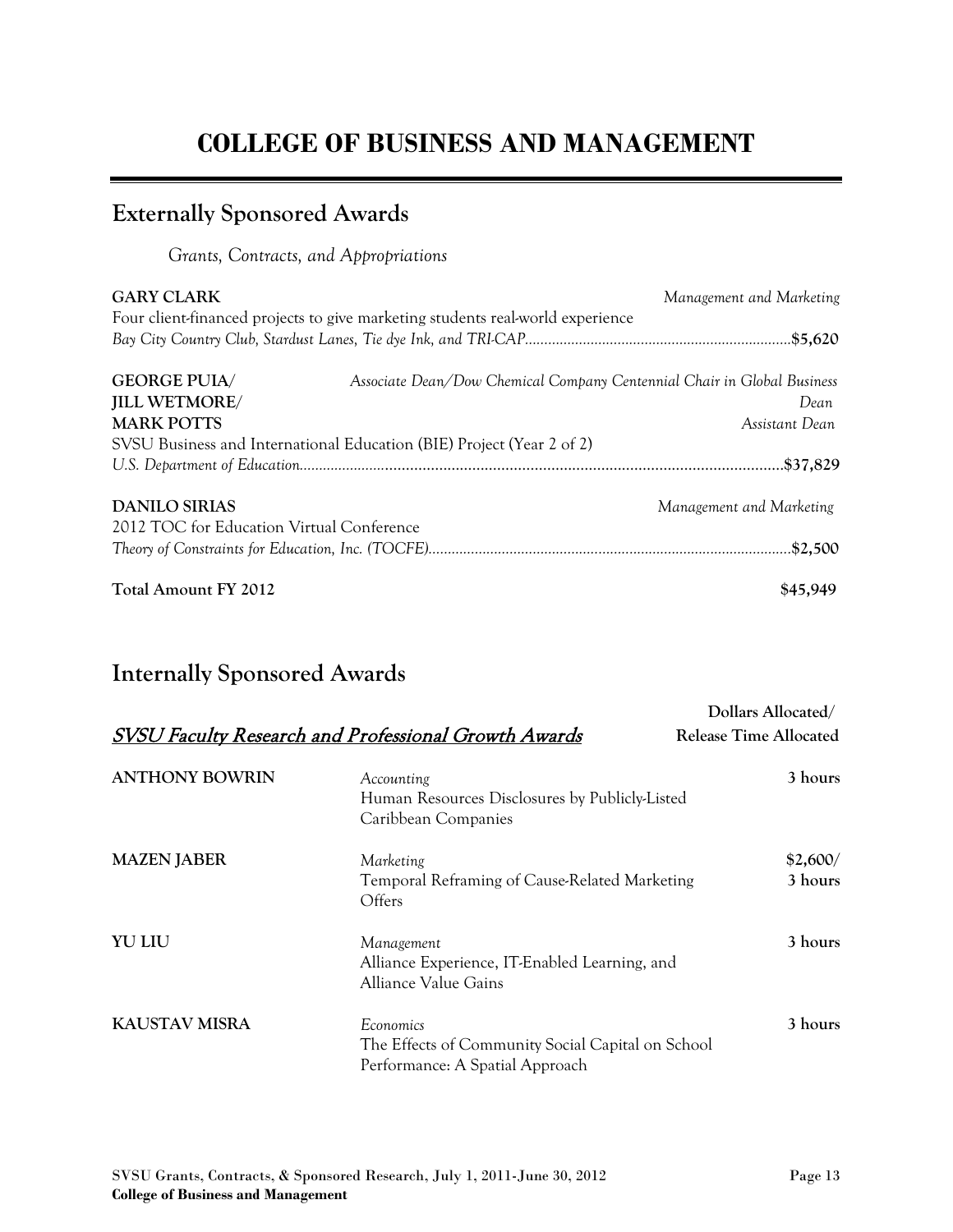#### **SVSU Faculty Research and Professional Growth Awards** (continued)

| <b>HONG PARK</b> | Economics                                       | \$3,790/ |
|------------------|-------------------------------------------------|----------|
|                  | Empirical Study of Firms' Knowledge and Dynamic | 3 hours  |
|                  | Capabilities Creation                           |          |

#### Family Business Research Grant

| JOSEPH OFORI-DANKWA/       | College of Business                            | \$15,000 |
|----------------------------|------------------------------------------------|----------|
| <b>SHIVA NADAVULAKERE/</b> | The Entrepreneurial Drive and Starting Family  |          |
| <b>KYLIE GOGGINS/</b>      | Business Firms: A Cross National Comparison of |          |
| <b>YU LIU</b>              | Ghana and American Firms                       |          |

#### Sabbaticals Granted for Research

| <b>SHYAMALENDU SARKAR</b> | Economics<br>U.S. Economic and Financial Crisis, 2006-2011     | <b>Fall 2012</b> |
|---------------------------|----------------------------------------------------------------|------------------|
| DANILO SIRIAS             | Management and Marketing<br>Case Studies in Natural Management | <b>Fall 2012</b> |

#### SVSU Faculty Supplement Funds for Conference Presentations

| <b>GARY CLARK</b>    | Management and Marketing<br>Client-financed Projects: A Study of the Perceptions of<br>Marketing Faculty at AACSB Accredited Schools | \$561 |
|----------------------|--------------------------------------------------------------------------------------------------------------------------------------|-------|
| <b>KYLIE GOGGINS</b> | Economics<br>Determinants of Youth Poverty: A Zip Code vs.<br>County Wide Analysis                                                   | \$500 |
| <b>MAZEN JABER</b>   | Management and Marketing<br>Is It Gas Worthy? Exploring the Effects of Monetary<br>and Non-Monetary Discounts on Purchase Decisions  | \$500 |
| <b>YU LIU</b>        | Management and Marketing<br>Choices in Alliance Partner Selection: When Do They<br>Create Value?                                     | \$500 |
|                      | A Dedicated Alliance Function, Information<br>Technology, and the Integration of Alliance<br>Experience                              | \$500 |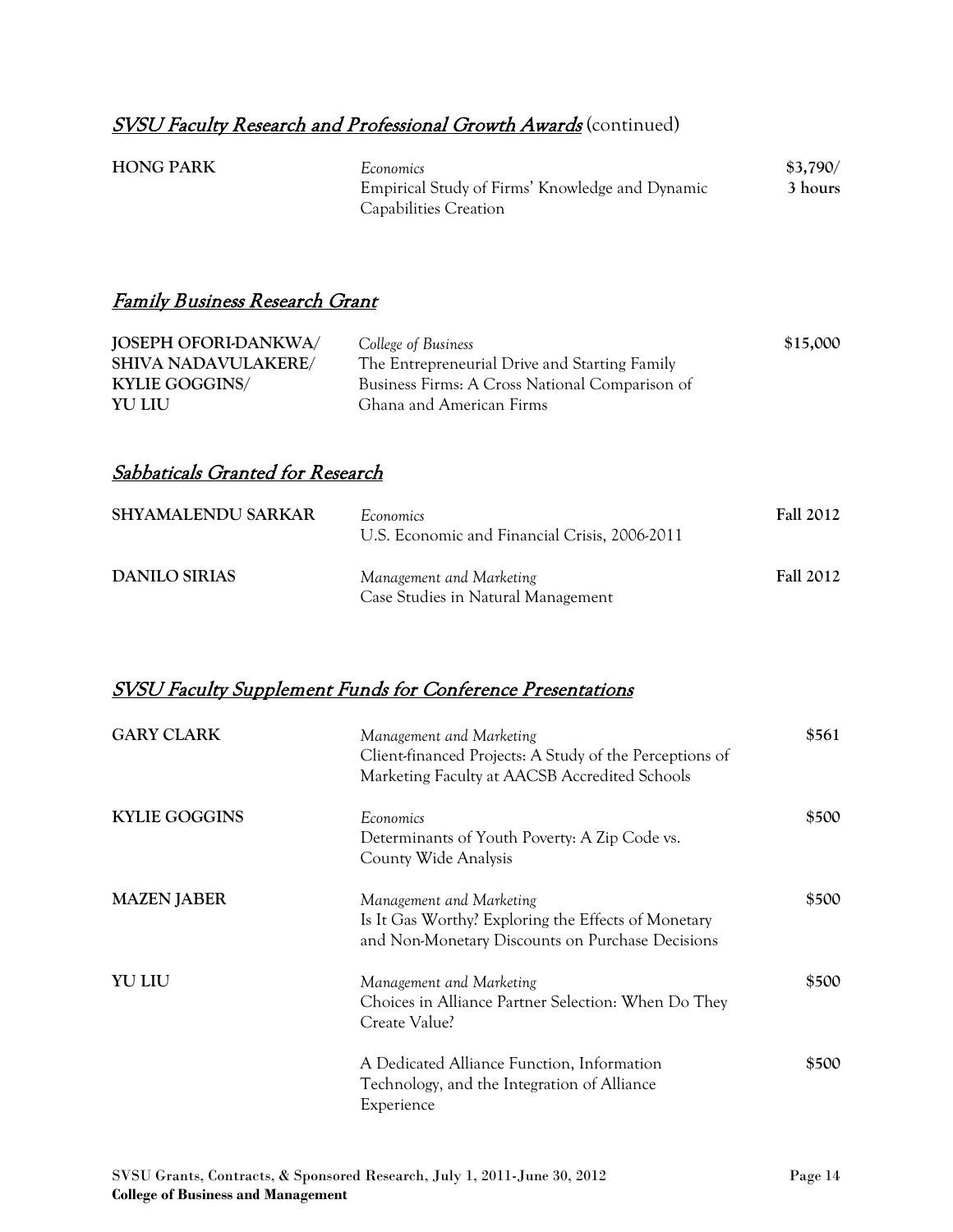| <b>KAUSTAV MISRA</b>        | Economics<br>Determinants of Youth Poverty: A Zip Code versus<br>County Level Analysis                                        | \$500 |
|-----------------------------|-------------------------------------------------------------------------------------------------------------------------------|-------|
| <b>HONG PARK</b>            | Economics<br>Capital Structure and Corporate Governance of<br>Korean Chaebols and Large U.S. Firms                            | \$500 |
| <b>DANILO SIRIAS</b>        | Management and Marketing<br>Improving Patient Flow in Emergency Departments by<br>Incorporating a System-wide Priority System | \$500 |
| <b>CHRISTOPHER SURFIELD</b> | Economics<br>Mass Layoffs, Manufacturing and Business Climate<br>Rankings: Does State Policy Matter?                          | \$756 |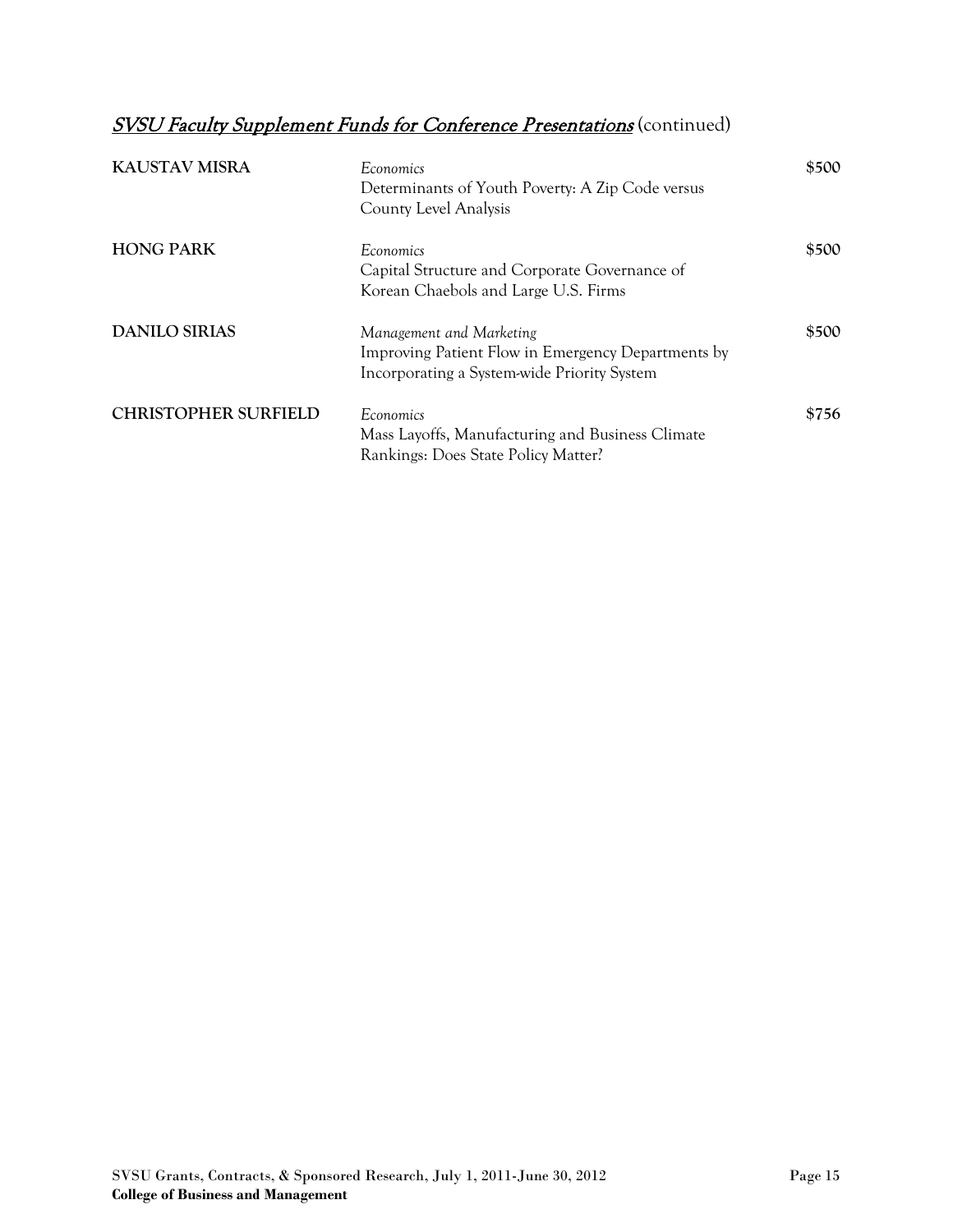## **Externally Sponsored Awards**

*Grants, Contracts, and Appropriations*

| <b>TAMARA BARRIENTOS</b><br>Algebra for All                                                                                                                                         | Math Science Center                            |
|-------------------------------------------------------------------------------------------------------------------------------------------------------------------------------------|------------------------------------------------|
|                                                                                                                                                                                     |                                                |
| Moving Mathematical Thinking Forward Continuation                                                                                                                                   |                                                |
| Supporting the Implementation of Intel ® Math (Year 1 of 2)                                                                                                                         |                                                |
| Math and Science Center 2011-2012                                                                                                                                                   |                                                |
| Moving Mathematical Thinking Forward                                                                                                                                                |                                                |
| POONAM KUMAR<br>SVSU Special Education Preservice Reform and Induction (Year 5 of 5)<br>U.S. Department of Education: Office of Special Education & Rehabilitative Services\$99,976 | Educational Technology and Development         |
| <b>ANNE TAPP</b><br>SimSchool Higher Education Partner - Level III                                                                                                                  | Education Technology and Development           |
| <b>CAROLYN WIERDA</b><br><b>Collaboration Consulting Services</b>                                                                                                                   | Interim Associate Dean/Executive in Residence  |
| <b>RODNEY WILLIAMS</b><br>Preparing Teachers for MI Merit Social Studies Curriculum Continuation                                                                                    | Teacher Education - Middle/Secondary Education |
| <b>Total Amount Awarded FY 2012</b>                                                                                                                                                 | \$962,896                                      |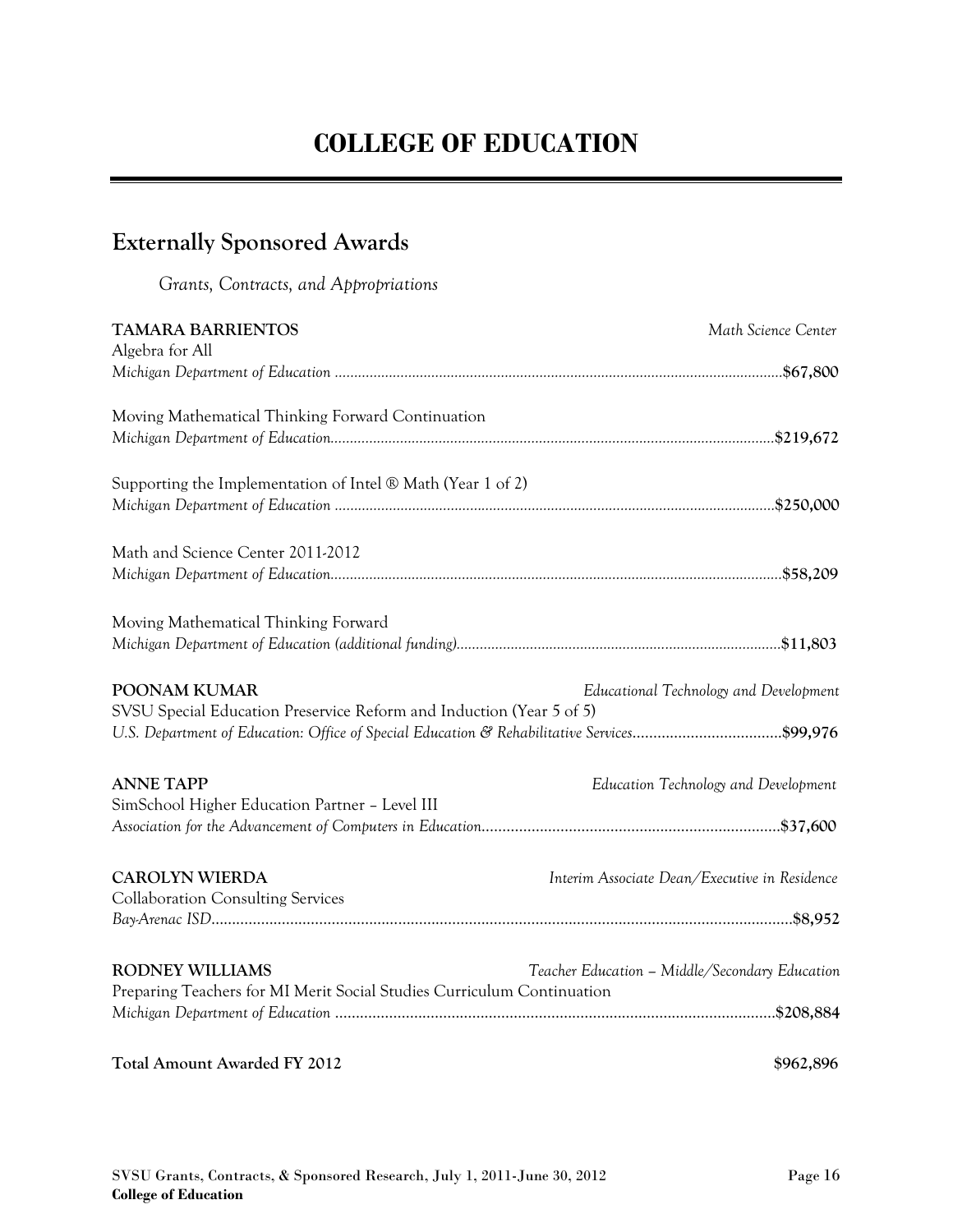# **Internally Sponsored Awards**

|                                            |                                                                                                                                                 | Dollars Allocated/            |
|--------------------------------------------|-------------------------------------------------------------------------------------------------------------------------------------------------|-------------------------------|
|                                            | <b>SVSU Faculty Research and Professional Growth Awards</b>                                                                                     | <b>Release Time Allocated</b> |
| <b>MYRA FALL</b>                           | Teacher Education - Elementary/Special Education<br>Enhancing Verbal Skills: Applications of Life Space<br>Crisis Intervention                  | \$2,761                       |
| <b>VETTA VRATULIS</b>                      | Teacher Education - Elementary/Special Education<br>Processes of Transmediation with Stop-Motion<br><b>Animation Within Elementary Contexts</b> | \$3,000/<br>2 hours           |
| <b>College of Education Research Award</b> |                                                                                                                                                 |                               |
| <b>SUSAN HILLMAN</b>                       | Teacher Education - Elementary/Special Education<br>Knowledge, Practices, and Curriculum for Teaching<br>Mathematics                            | \$3,000                       |
| <b>Sabbaticals Granted for Research</b>    |                                                                                                                                                 |                               |
| <b>SUSAN HILLMAN</b>                       | Teacher Education - Elementary/Special Education<br>Mathematics Knowledge, Practices, and Curriculum<br>for Teaching in India                   | <b>Fall 2012</b>              |
|                                            | <u>SVSU Faculty Supplemental Funds for Conference Presentations</u>                                                                             |                               |
| <b>MYRA FALL</b>                           | Teacher Education - Elementary/Special Education<br>Using Diversity to help build a Classroom Community                                         | \$386                         |
| <b>SUSAN HILLMAN</b>                       | Teacher Education - Elementary/Special Education<br>Teaching and Learning as Cultural Practice Informing<br><b>Teacher Education</b>            | \$500                         |
|                                            | A Global Curriculum? Understanding Teaching and<br>Learning in the US, Taiwan, India, and Mexico                                                | \$500                         |
|                                            | Equity and Algebra for At-Risk Students                                                                                                         | \$500                         |
|                                            | Changing Global Perspectives: Implications for<br>Elementary Mathematics in India and U.S. Classrooms                                           | \$500                         |
| POONAM KUMAR                               | Education Technology and Development<br>Creating Value from Social Media: Cases and<br>Applications                                             | \$500                         |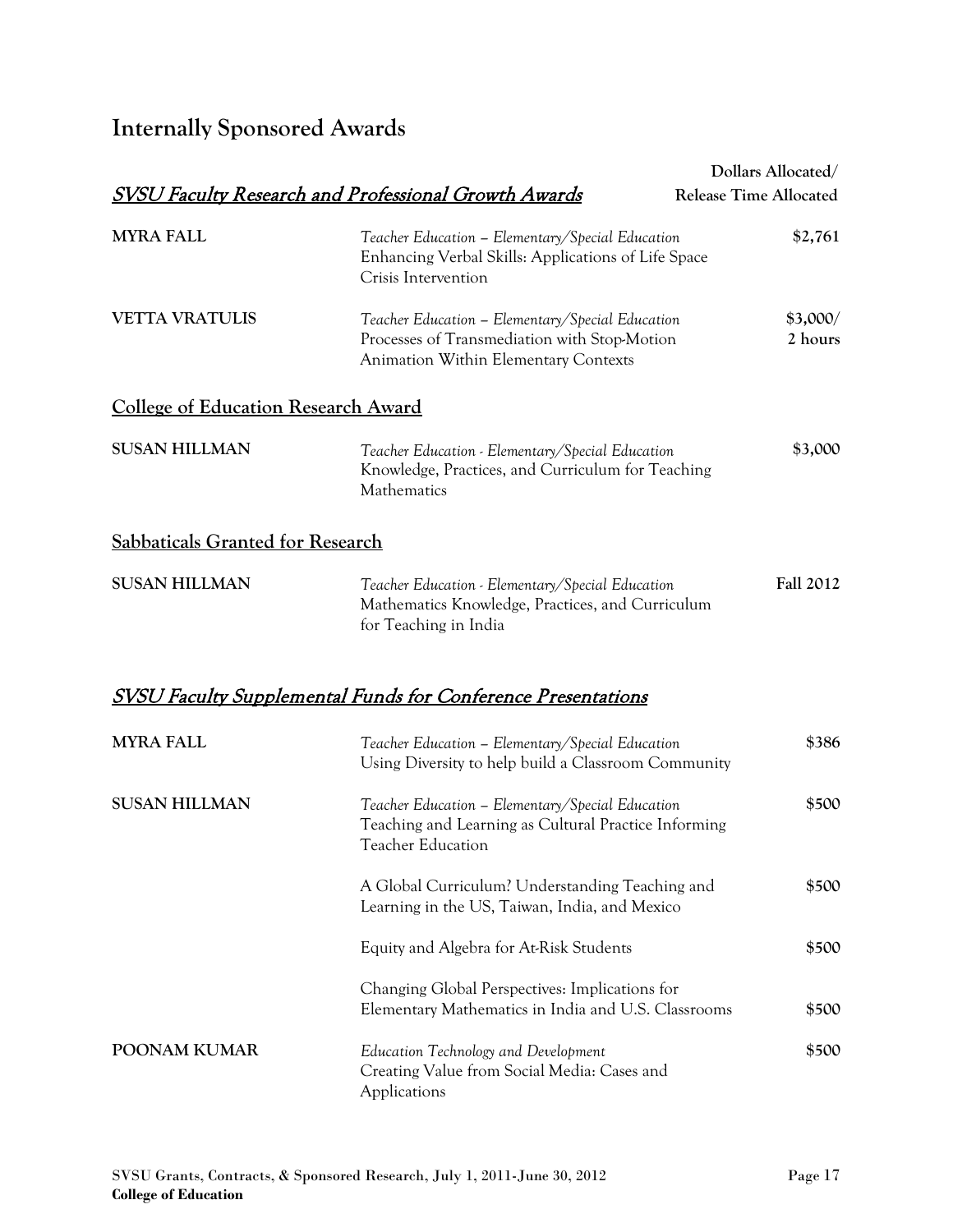| <b>DEBRA LIVELY</b>     | Teacher Education - Elementary/Special Education<br>An Itinerant Teacher/Home Visitor's Dilemma: How<br>Do I Avoid Common Pitfalls When Delivering<br>Services?                                                                                         | \$500 |
|-------------------------|---------------------------------------------------------------------------------------------------------------------------------------------------------------------------------------------------------------------------------------------------------|-------|
| <b>DOROTHY MILLAR</b>   | Education Technology and Development<br>What Every Educator and Family Member should<br>Know to Ensure Students Remain Autonomous<br>Individuals                                                                                                        | \$500 |
|                         | GPS: Guardianship Prevention Strategies - Navigating<br>the Adulthood Journey While Maintaining Autonomy                                                                                                                                                | \$500 |
| <b>ERVIN SPARAPANI</b>  | Teacher Education - Middle/Secondary Education<br>Differentiating Instruction and the Thinking/Learning<br>System: Teaching for Higher-Level Thinking                                                                                                   | \$500 |
| <b>ANNE TAPP</b>        | Teacher Education<br>An Itinerant Teacher/Home Visitor's Dilemma: How<br>Do I Avoid Common Pitfalls When Delivering<br>Services?                                                                                                                        | \$500 |
|                         | Does the use of Technology Actually Help English as a<br>Second Language Students?, Generating Realistic Data<br>for Educational Simulation, and State of the Art<br>Virtual Technologies and Instructional Strategies in<br>the 21st Century Education | \$500 |
| <b>GARDNER UMBARGER</b> | Teacher Education - Elementary/Special Education<br>Preparing Professionals to Work with Low-Incidence<br>Disabilities                                                                                                                                  | \$444 |
|                         | Vaccines and Autism: the State of the Science and<br>Research                                                                                                                                                                                           | \$316 |
| <b>VETTA VRATULIS</b>   | Teacher Education - Elementary/Special Education<br>Exploring social negotiations of digital construction<br>within two elementary school classrooms                                                                                                    | \$863 |
|                         | Exploring Social Negotiations of Digital Construction<br>within a Grade 5 Classroom                                                                                                                                                                     | \$567 |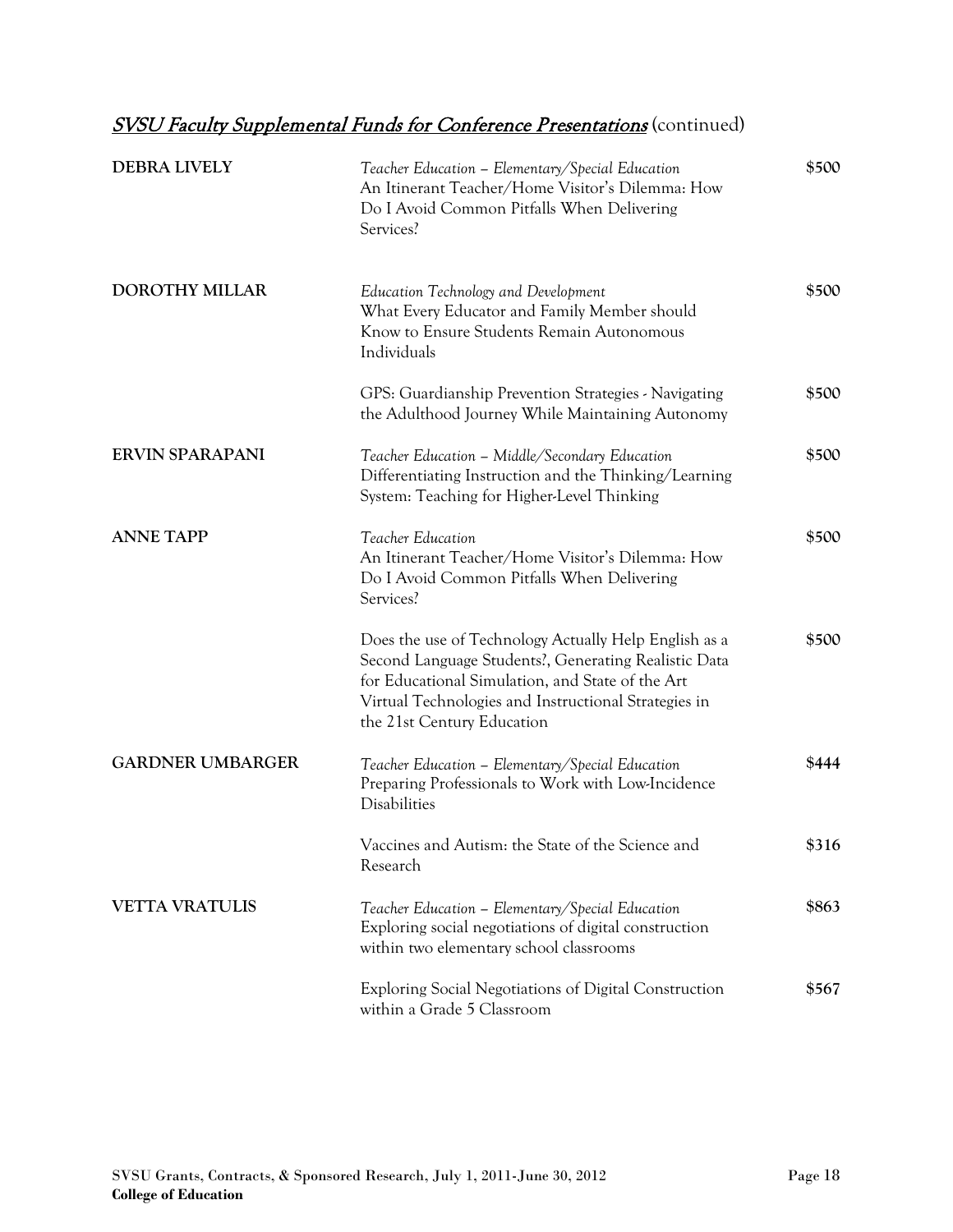# **CRYSTAL M. LANGE COLLEGE OF HEALTH AND HUMAN SERVICES**

## **Externally Sponsored Awards**

*Grants, Contracts, and Appropriations*

| Nursing         |
|-----------------|
|                 |
|                 |
|                 |
|                 |
|                 |
| Nursing         |
|                 |
|                 |
|                 |
| Health Sciences |
|                 |
|                 |
|                 |
| Health Sciences |
|                 |
|                 |
|                 |
|                 |
|                 |
|                 |
| \$430,712       |
|                 |

## **Internally Sponsored Awards**

|                       | <b>SVSU Faculty Research and Professional Growth Awards</b> | Dollars Allocated/<br>Release Time Allocated |
|-----------------------|-------------------------------------------------------------|----------------------------------------------|
| <b>JOHN LOWRY</b>     | Kinesiology<br>Medical Education Research Certificate       | \$3,970                                      |
| <b>JESSICA MOSPAN</b> | Kinesiology<br>Continued Degree Work                        | \$1,000                                      |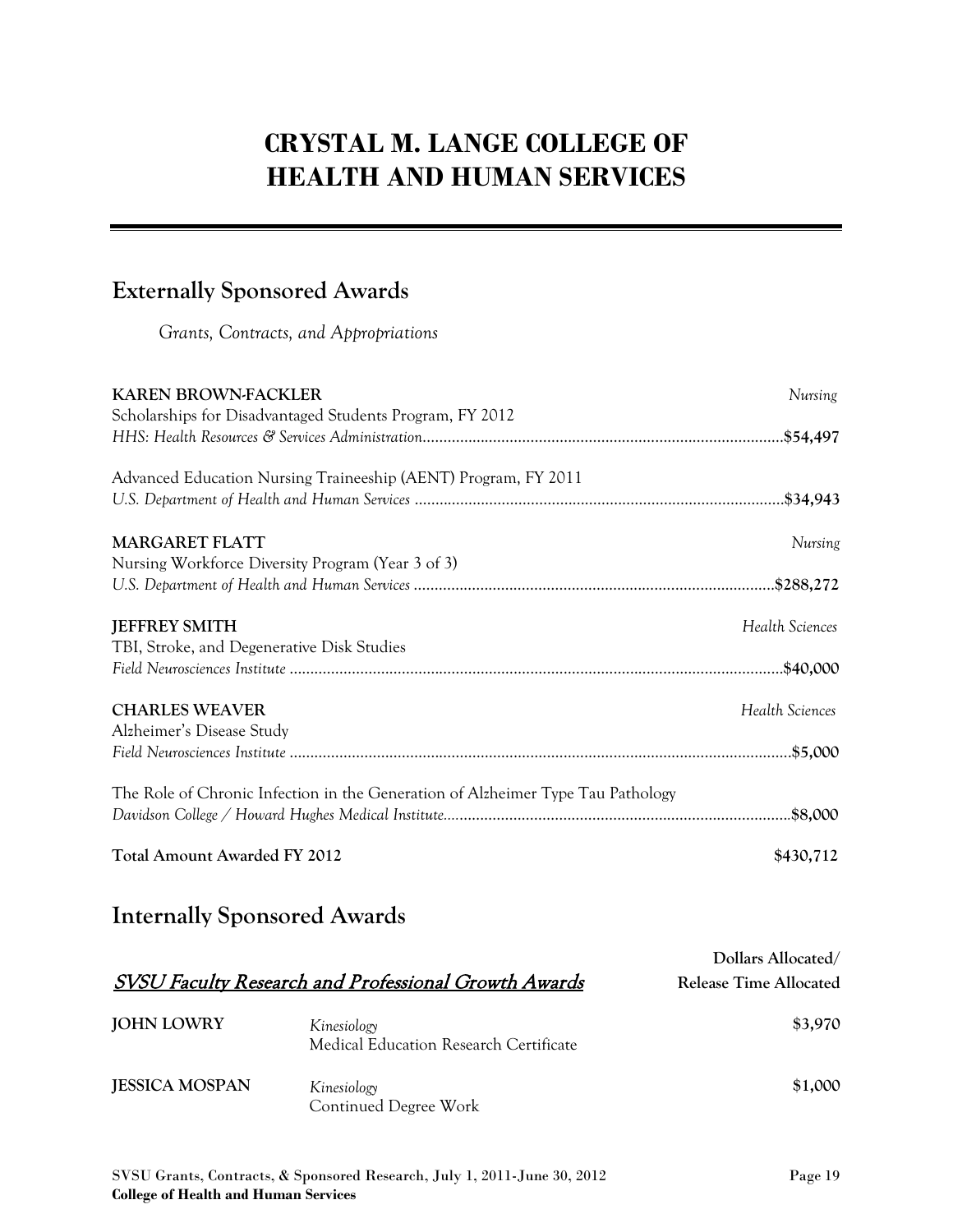### SVSU Faculty Research and Professional Growth Awards (continued)

| <b>CHARLES WEAVER</b> | Health Sciences<br>Effect of Borrelia Burgdorferi on the Generation of<br>Neurofibrillary Pathology in Rat Primary Neurons       | \$6,475             |
|-----------------------|----------------------------------------------------------------------------------------------------------------------------------|---------------------|
| <b>STEPHEN YANCA</b>  | Social Work<br>Research on Generalist Social Work Practice with Individuals,<br>Families, Groups, Organizations, and Communities | \$2,160/<br>3 hours |

#### SVSU Foundation Resource Grants

| <b>VANESSA BROOKS</b><br><b>HERD</b> | Social Work<br>Study Abroad Trip to Uganda                                       | \$5,500  |
|--------------------------------------|----------------------------------------------------------------------------------|----------|
| <b>ROSE LANGE</b>                    | Nursing<br>Students Attend and Present at Midwest Nursing Research<br>Conference | \$1,800  |
| <b>LUCY MERCIER</b>                  | Social Work<br><b>LGBT Family Practice Service Learning</b>                      | \$2,400  |
| <b>ELIZABETH ROE</b>                 | Nursing<br>Study Abroad Trip to Australia                                        | \$10,000 |
| <b>MARCIA SHANNON</b>                | Nursing<br>Study Abroad Trip to Peru                                             | \$7,500  |

| <b>DAVID BERRY</b>  | Kinesiology<br>Case studies: Safe Experimentation and Reflection without<br><b>Compromising Patient Care</b>                           | \$500 |
|---------------------|----------------------------------------------------------------------------------------------------------------------------------------|-------|
|                     | "Athletic Students' Perceptions and Preferences for Creating<br>an Instructional DVD as a Therapeutic Modalities Course<br>Assignment" | \$500 |
| <b>SALLY DECKER</b> | Nursing<br>The Use of Nursing Diagnoses in Concept-based Nursing<br>Programs                                                           | \$500 |
|                     | Use of QSEN Competencies for Advanced Practice:<br>Rethinking an Evidence Based Practice Assignment at the<br>Graduate Level           | \$500 |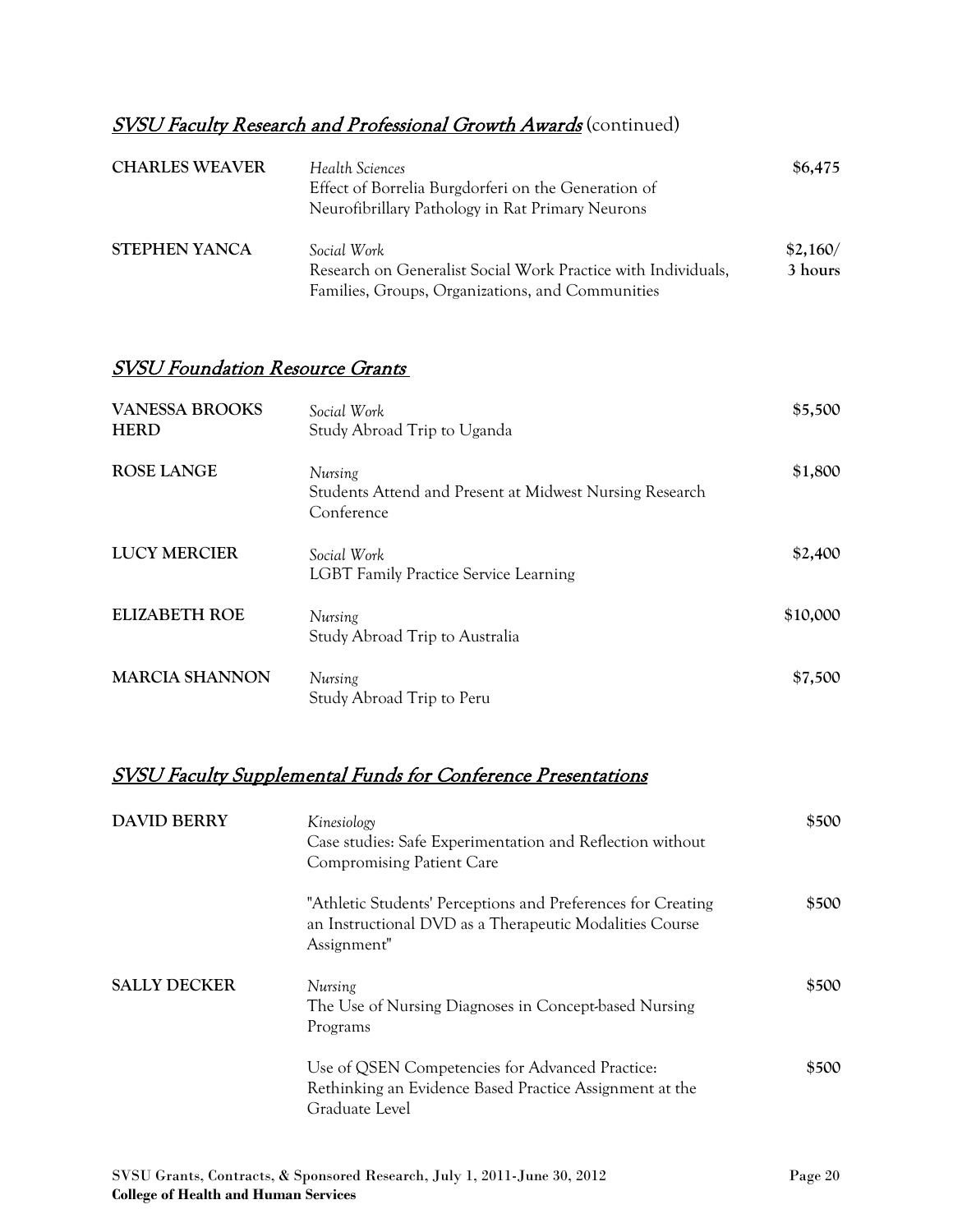| <b>MARK GIESLER</b>               | Social Work<br>Bringing the Elephant into the Classroom: Consciousness-<br>Raising Groups in a Human Behavior and the Social<br><b>Environment Course</b>                                                                 | \$611   |
|-----------------------------------|---------------------------------------------------------------------------------------------------------------------------------------------------------------------------------------------------------------------------|---------|
| <b>JAMIE HUFFMAN</b>              | Nursing<br>A Home Healthcare Simulation for Women Veterans                                                                                                                                                                | \$1,200 |
| <b>JEREMY KNOUS</b>               | Kinesiology<br>"Exercise Is Medicine On Campus: Participation Rates In A<br>University Employee Wellness Program"                                                                                                         | \$500   |
| <b>SHANNON</b><br><b>McMORROW</b> | Health Sciences<br>Interdisciplinary Understanding of the Role of News Media<br>and HIV Prevention in Kenya: A Comparison of Data from<br>the Daily Nation Newspaper and Demographic and Health<br>Surveys from 1989-2003 | \$500   |
| <b>JOSHUA ODE</b>                 | Kinesiology<br>R1 vs. R2 vs. R3 schools - What's the difference and what are<br>the expectations of assistant professors at each?                                                                                         | \$832   |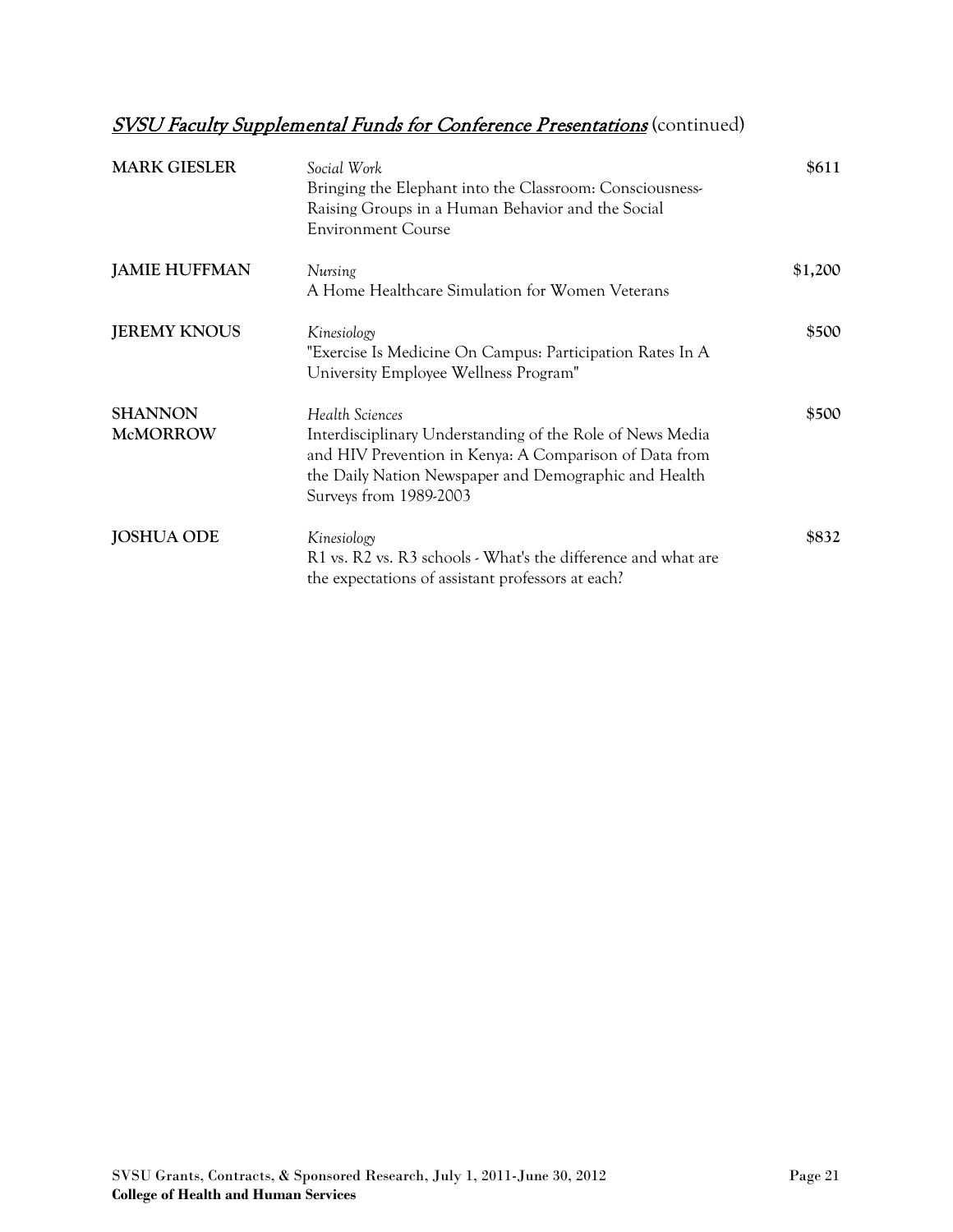# **COLLEGE OF SCIENCE, ENGINEERING AND TECHNOLOGY**

## **Externally Sponsored Awards**

*Grants, Contracts, and Appropriations*

| <b>STEPHANIE BROUET</b><br>Development of Unique Ligands for Aqueous Enantioselective Lewis Acid Catalysts and Their Application to<br>Heterogeneous Catalysts                            | Chemistry              |
|-------------------------------------------------------------------------------------------------------------------------------------------------------------------------------------------|------------------------|
|                                                                                                                                                                                           |                        |
| <b>BROOKS BYAM</b><br>Seven 2012 Mechanical Engineering Capstone Design Projects<br>ACRA Cast Foundry, Bavarian Inn, Bernier Cast Metals, Duperon Corp., Huhtamaki Plastics and Duro-Last | Mechanical Engineering |
|                                                                                                                                                                                           |                        |
| <b>ALAN FREED</b><br>Viscoelastic Model for Lung Parenchyma for Multi-Scale Modeling (Year 2 of 2)                                                                                        | Mechanical Engineering |
| <b>DEB HUNTLEY</b>                                                                                                                                                                        | Dean                   |
| SVSU's Strengthening Institutions Project FY 2009 - 2013 (Year 4 of 5)                                                                                                                    |                        |
| <b>GARRY JOHNS</b>                                                                                                                                                                        | Mathematical Sciences  |
| MSGC Affiliate Representative - Administrative Support                                                                                                                                    |                        |
| <b>DAVID KARPOVICH</b>                                                                                                                                                                    | Chemistry              |
| SVSU and Delta College Kawkawlin River Education and Research Initiative                                                                                                                  |                        |
| ACS Project SEED 2011                                                                                                                                                                     |                        |
| Testing for E-coli and Phosphorous in the Kawkawlin River                                                                                                                                 |                        |
| <b>THOMAS KULLGREN</b>                                                                                                                                                                    | Mechanical Engineering |
| Development of High Strength, High Fatigue Wind Blade Spars, Phase II (Year 1 of 2)                                                                                                       |                        |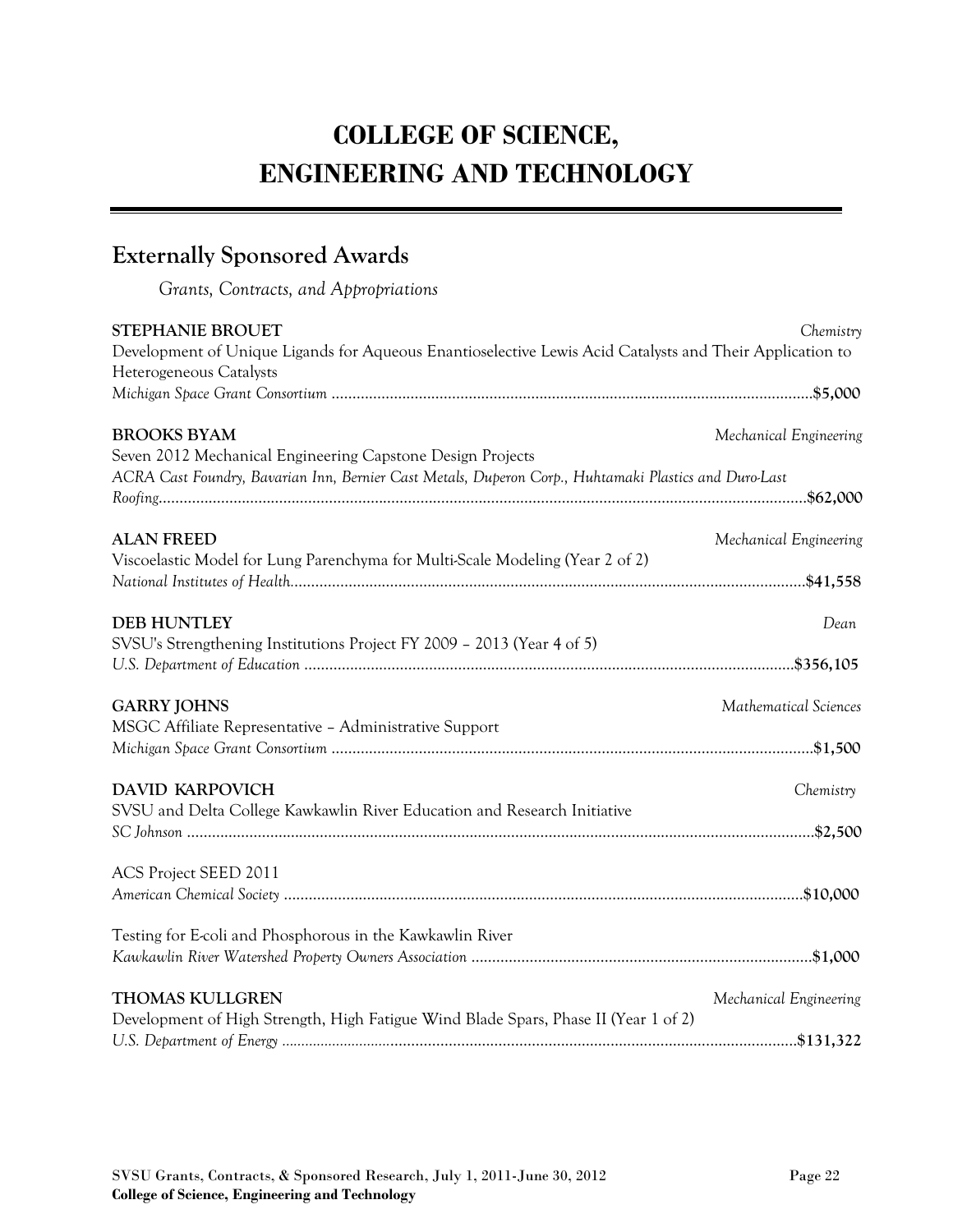| TAI-CHI LEE/                                                                               | Computer Science & Information Systems/ |
|--------------------------------------------------------------------------------------------|-----------------------------------------|
| <b>CHRISTOPHER PLACHTA</b>                                                                 | Student                                 |
| Field Programmable Gate Array and Existing CPU                                             |                                         |
|                                                                                            |                                         |
| <b>TAI-CHI LEE</b>                                                                         | Computer Science & Information Systems  |
| MRI: Development of Custom Platform with Parallel Application from Rapid Simulation (PARS) |                                         |
| Interconnecting DSPs and FPGAs for High Performance Computing                              |                                         |
|                                                                                            |                                         |
| MORTEZA MARZJARANI/                                                                        | Computer Science & Information Systems/ |
| <b>LAUREN HOFFMAN</b>                                                                      | Student                                 |
| Prediction of Temperature Using General Linear Mixed Models                                |                                         |
|                                                                                            |                                         |
| <b>ROSALYN SWEETING</b>                                                                    | Biology                                 |
| <b>Tumorigenicity Study</b>                                                                |                                         |
|                                                                                            |                                         |
| ROBERT TUTTLE/                                                                             | Mechanical Engineering/                 |
| <b>JOSHUA GIDDINGS</b>                                                                     | Student                                 |
| Effect of Melt Filtering on Mechanical Properties of Silicon Containing Plain Carbon Steel |                                         |
|                                                                                            |                                         |
| <b>ROBERT TUTTLE</b>                                                                       | Mechanical Engineering                  |
| Understanding Solidification Based Grain Refinement in Steels (Year 1 of 3)                |                                         |
|                                                                                            |                                         |
| Acquisition of a Complete Optical Emission Spectrometer and Sample Grinding Station        |                                         |
|                                                                                            |                                         |
| <b>Total Amount Awarded FY 2012</b>                                                        | \$966,279                               |
|                                                                                            |                                         |

| <b>SVSU Faculty Research and Professional Growth Awards</b> |                                                                                              | Dollars Allocated/<br><b>Release Time Allocated</b> |
|-------------------------------------------------------------|----------------------------------------------------------------------------------------------|-----------------------------------------------------|
| <b>STEPHANIE BROUET</b>                                     | Chemistry<br>Investigations and Methodology Development of Dual<br><b>Action Antibiotics</b> | \$4,300/<br>1.6 hours                               |
| OLIVIER HEUBO-KWEGNA                                        | Mathematical Sciences<br>Star Operations/Fuzzy Sets and Systems                              | 4 hours                                             |
| KASSIANI KOSTIDOU                                           | Electrical and Computer Engineering<br>Powder Metallurgy (PM) Magnets                        | \$3,500                                             |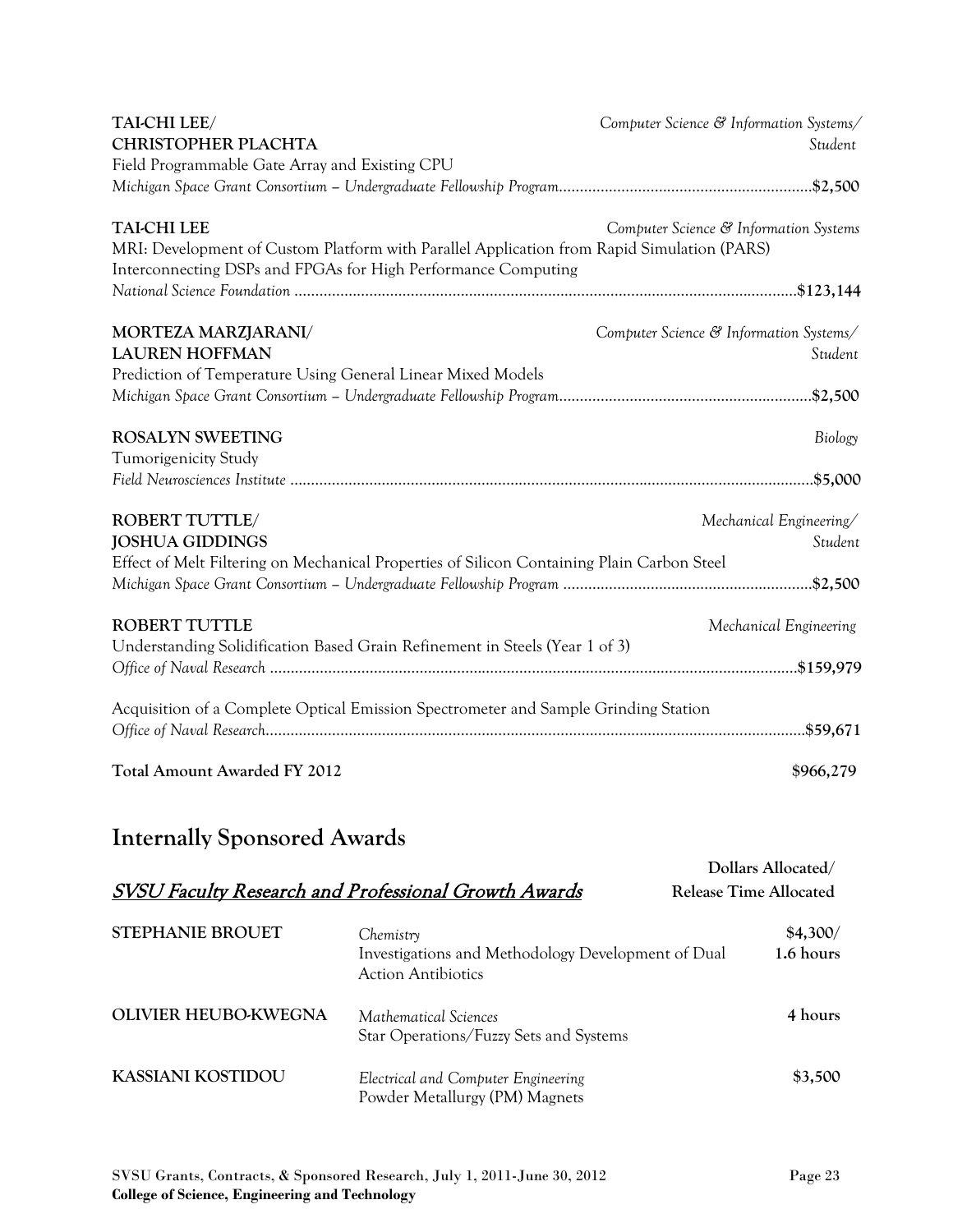### **SVSU Faculty Research and Professional Growth Awards** (continued)

| TAI CHI LEE                            | Computer Science and Information Systems<br>A Computing Platform Based on FPGA (Field<br>Programmable Gate Array) for Software/Hardware<br>Co-Design | \$3,500             |
|----------------------------------------|------------------------------------------------------------------------------------------------------------------------------------------------------|---------------------|
| <b>THOMAS MAHANK</b>                   | Mechanical Engineering<br>Laser Glazing of Porous Materials                                                                                          | \$4,875             |
| <b>ARTHUR MARTIN</b>                   | Biology<br>Supply Funds for Sustaining Behavioral Research at<br><b>SVSU</b>                                                                         | \$500               |
| <b>LAURIE REED</b>                     | Physics<br>Study and Acquisition of Advanced Content<br>Knowledge to Upgrade Teaching Skills in General<br>Education Physics 106B Meteorology        | 4 hours             |
| <b>AMANDA ROSS</b>                     | Biology<br>DNA Fingerprinting of the Common Reed, Phragmites<br>Australis                                                                            | \$6,742             |
| <b>ARPITA SAHA</b>                     | Chemistry<br>Synthesis of 3d and 3d/4f Metal Clusters and Their<br>Supramolecular Arrangement in Light of Making<br>Quantum Devices                  | \$5,000/<br>4 hours |
| <b>MATTHEW VANNETTE</b>                | Physics<br>Expansion of Experimental Capabilities in Condensed<br><b>Matter Physics</b>                                                              | \$4,000             |
| <b>SVSU Foundation Resource Grants</b> |                                                                                                                                                      |                     |
| <b>STEPHANIE BROUET</b>                | Chemistry<br>Undergraduate Students Presenting at the ACS<br>National Meeting                                                                        | \$1,600             |
| <b>BROOKS BYAM</b>                     | Mechanical Engineering                                                                                                                               | \$6,000             |

Wheelchair Accessible Swingset for Millet Learning

Creating Customized Computer Platforms using

Center

FPGA's

**TAI CHI LEE** *Computer Science and Informations Systems*

**\$4,810**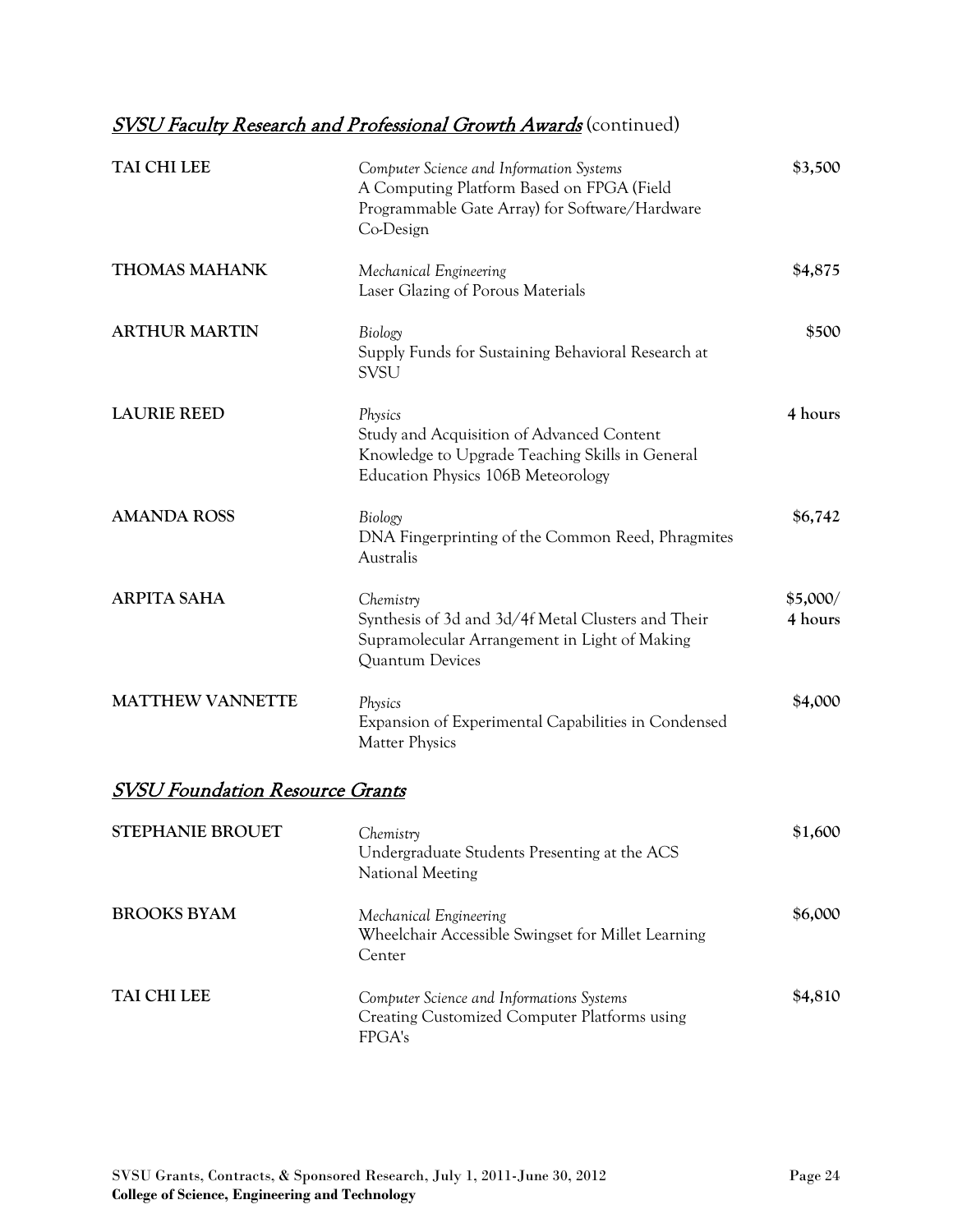### **SVSU Foundation Resource Grants** (continued)

| <b>THOMAS MAHANK</b> | Mechanical Engineering                          | \$2,432 |
|----------------------|-------------------------------------------------|---------|
|                      | CFD Flow Modeling of Formula SAE Racecar Engine |         |
|                      | Intake Plenum                                   |         |

#### Sabbaticals Granted for Research

| <b>ZHIDONG PAN</b> | Mathematical Sciences                                  | Winter 2013 |
|--------------------|--------------------------------------------------------|-------------|
|                    | Reflexivity of Transformations and Characterization of |             |
|                    | Derivable Maps                                         |             |

| <b>STEPHANIE BROUET</b>    | Chemistry<br>Methodology Development of Nucleophilic Addition<br>to Cefotaxime                                                                                                                   | \$810 |
|----------------------------|--------------------------------------------------------------------------------------------------------------------------------------------------------------------------------------------------|-------|
| <b>CURTIS GROSSE</b>       | Mathematical Sciences<br>How an Actuary Models Financial Risk in Equity<br>Markets                                                                                                               | \$491 |
| <b>OLIVER HEUBO-KWEGNA</b> | Mathematical Sciences<br>Fuzzy Semistar Operations on Inegral Domains                                                                                                                            | \$500 |
| YOUSEF JABBARI             | Mechanical Engineering<br>Design of an Apparatus to Measure the Unsteady<br>Temperature Distribution Around Straight and<br>U-Shaped Heated Cylinders Buried Vertically in an<br>Infinite Medium | \$500 |
| <b>GARRY JOHNS</b>         | Mathematical Sciences<br>"Are We There Yet?" In Search of the Best Discrete<br>Distance                                                                                                          | \$500 |
| <b>GARY LANGE</b>          | Biology<br>Experimental Design for Analysis of Effects of<br>Endocrine Disrupting Compounds on Sperm<br>Competition in Rats                                                                      | \$881 |
| <b>TAI CHI LEE</b>         | Computer and Informations Systems<br>Key Generation in Elliplic Curve Cryptosystems over<br>GF                                                                                                   | \$325 |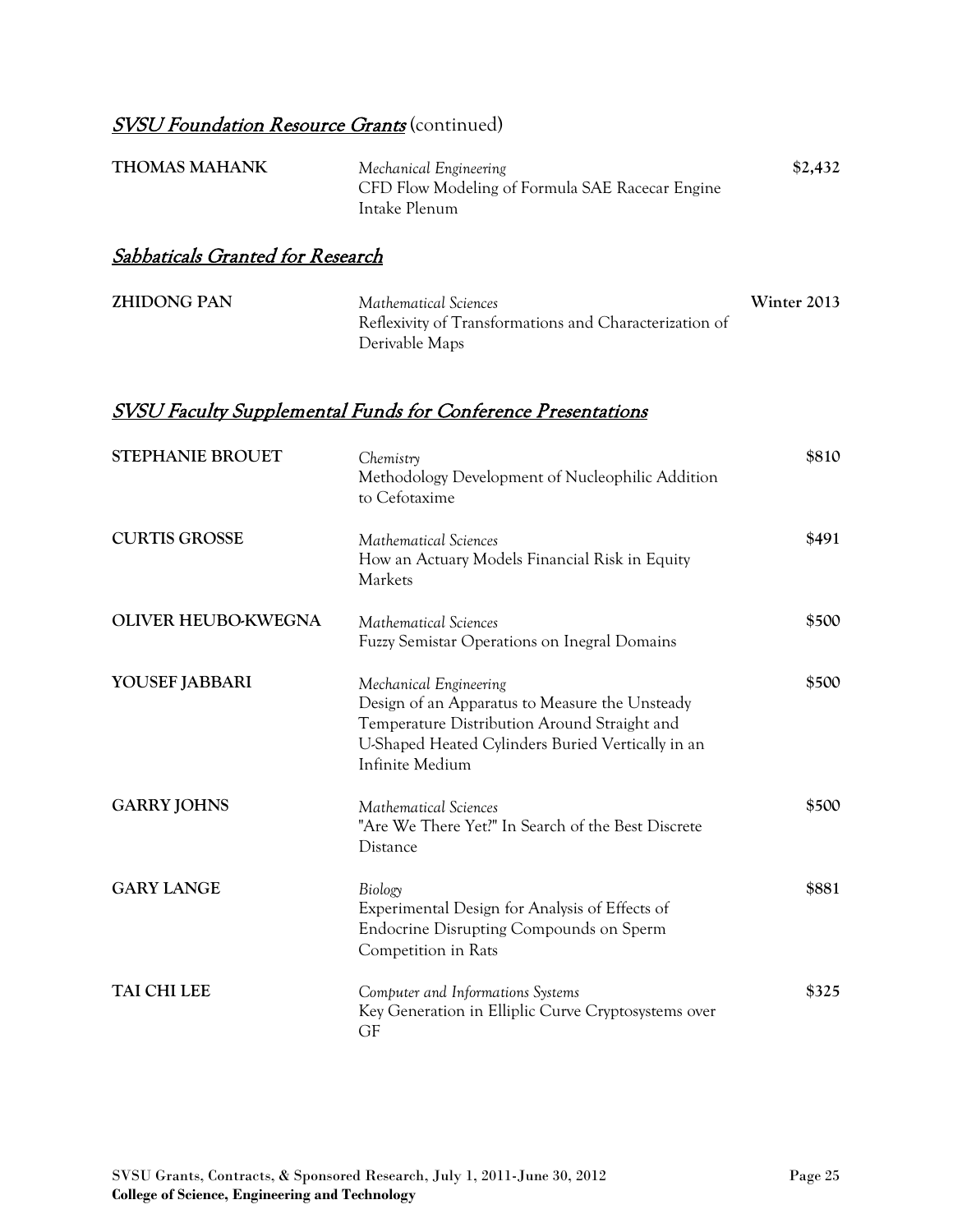| <b>ARTHUR MARTIN</b> | Biology<br>Urine as a Signal of Dominance                                                   | \$500 |
|----------------------|---------------------------------------------------------------------------------------------|-------|
| <b>JASON PAGANO</b>  | Chemistry<br>Flow-Controlled Synthesis and Characterization of<br><b>Tubular Structures</b> | \$500 |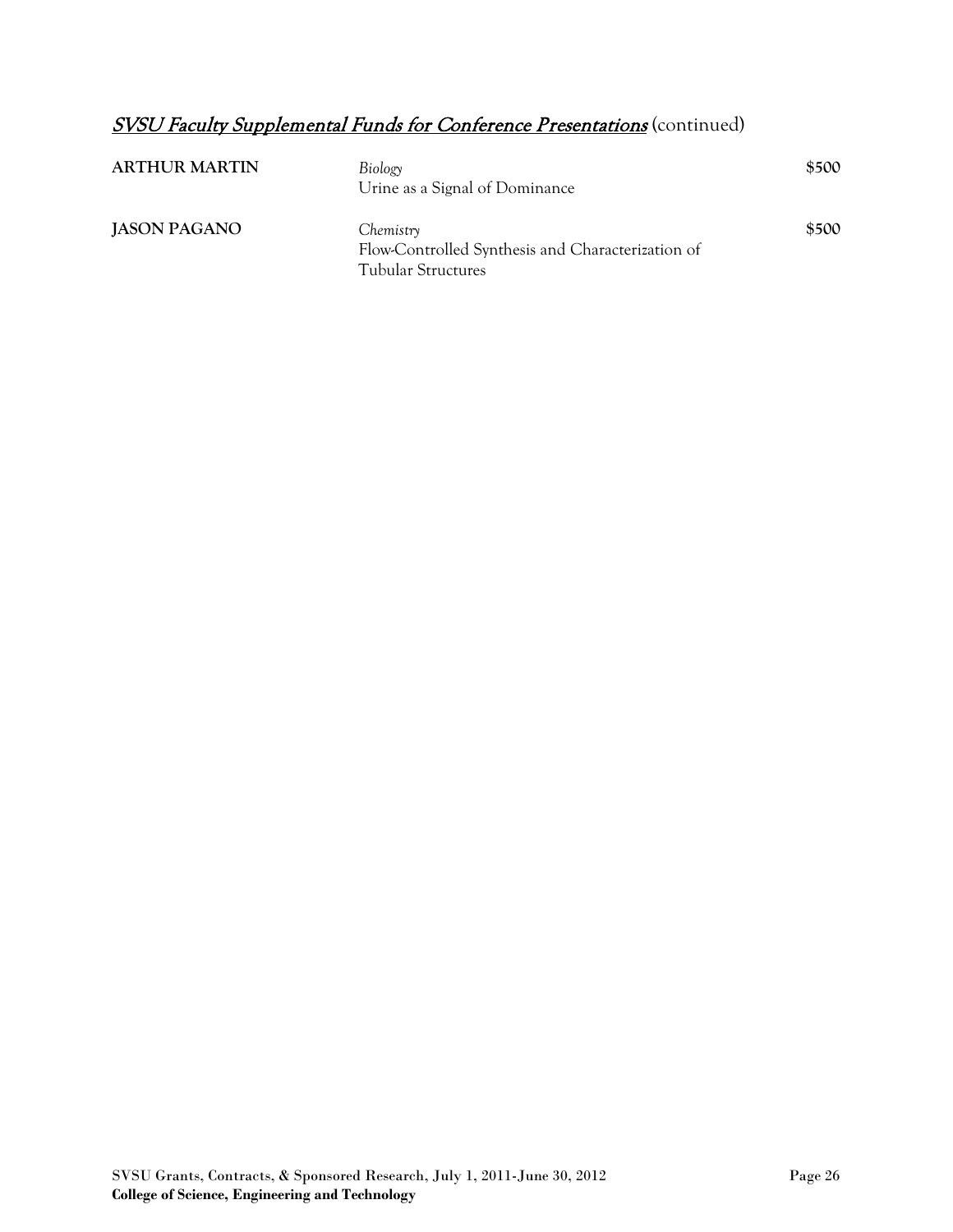# **INSTITUTIONAL**

## **Externally Sponsored Awards**

*Grants, Contracts and Appropriations*

| <b>DIANE BOEHM</b>                                                                                 | University Writing Program                   |
|----------------------------------------------------------------------------------------------------|----------------------------------------------|
| Living Through Literacy                                                                            |                                              |
|                                                                                                    |                                              |
|                                                                                                    |                                              |
| Oakland Literacy Project                                                                           |                                              |
|                                                                                                    |                                              |
|                                                                                                    |                                              |
| The Saginaw Bay Writing Project FY 2012                                                            |                                              |
|                                                                                                    |                                              |
|                                                                                                    |                                              |
| <b>CLIFFORD DORNE</b>                                                                              | Enrollment Management                        |
| SVSU Project Pass (Year 1 of 6)                                                                    |                                              |
|                                                                                                    |                                              |
|                                                                                                    |                                              |
| <b>HARRY LEAVER</b>                                                                                | Center for Business and Economic Development |
| Michigan Manufacturing Technology Center - Northeast Administration FY 2012                        |                                              |
|                                                                                                    |                                              |
|                                                                                                    |                                              |
| <b>JANET RENTSCH</b>                                                                               | Sponsored Programs                           |
| Middle College Partnership Grant                                                                   |                                              |
|                                                                                                    |                                              |
|                                                                                                    |                                              |
| <b>MAMIE THORNS</b>                                                                                | Diversity Programs                           |
| MI GEAR UP/College Day (Year 1 of 6) (Federal Grant + State Appropriated Funds)                    |                                              |
|                                                                                                    |                                              |
| Michigan Dept. of Education: Dept. of Labor & Economic Growth/U.S. Department of Education\$63,082 |                                              |
| KCP Visiting Professors Program 2011-2012                                                          |                                              |
|                                                                                                    |                                              |
|                                                                                                    |                                              |
| KCP Future Faculty Fellowship Program 2011-2012                                                    |                                              |
|                                                                                                    |                                              |
|                                                                                                    |                                              |
| State Equity Conference and State Future Faculty Conference                                        |                                              |
|                                                                                                    |                                              |
|                                                                                                    |                                              |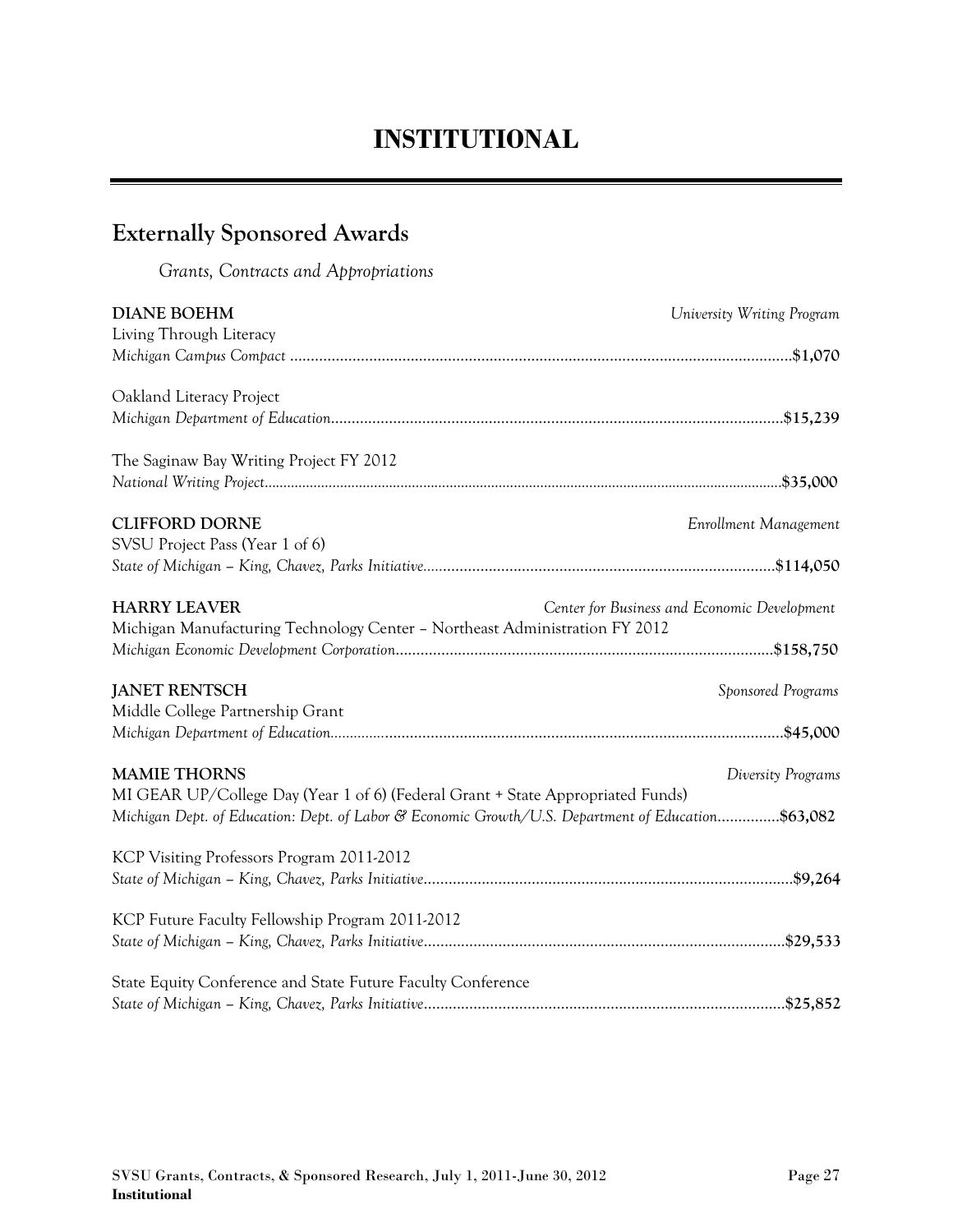### **MARSHALL M. FREDERICKS SCULPTURE MUSEUM**

| <b>Total Amount Awarded FY 2012</b>                         | \$532,840                               |
|-------------------------------------------------------------|-----------------------------------------|
|                                                             |                                         |
|                                                             |                                         |
| 2012 Regional Biennial Juried Sculpture Exhibition          |                                         |
|                                                             |                                         |
|                                                             |                                         |
| Marshall M. Fredericks Sculpture Museum Operations Support  |                                         |
|                                                             |                                         |
|                                                             |                                         |
| Tom Phardel and Sharon Que, A Three Dimensional Perspective |                                         |
| <b>MARILYN WHEATON</b>                                      | Marshall M. Fredericks Sculpture Museum |
|                                                             |                                         |
| Saginaw County Juvenile Detention Center Mural Program      |                                         |
| <b>ANDREA ONDISH</b>                                        | Marshall M. Fredericks Sculpture Museum |
|                                                             |                                         |
| Memories of World War II Exhibition                         |                                         |
| <b>MELISSA FORD</b>                                         | Marshall M. Fredericks Sculpture Museum |

## **Internally Sponsored Awards**

### SVSU Foundation Resource Grants

| <b>BRYAN CRAINER</b>  | Academic Advising<br>SVSU Resource Manual for Students       | \$1,716 |
|-----------------------|--------------------------------------------------------------|---------|
| <b>MICHAEL WATSON</b> | <i><u>Athletics</u></i><br>Michael Franzese Gambling Lecture | \$5,000 |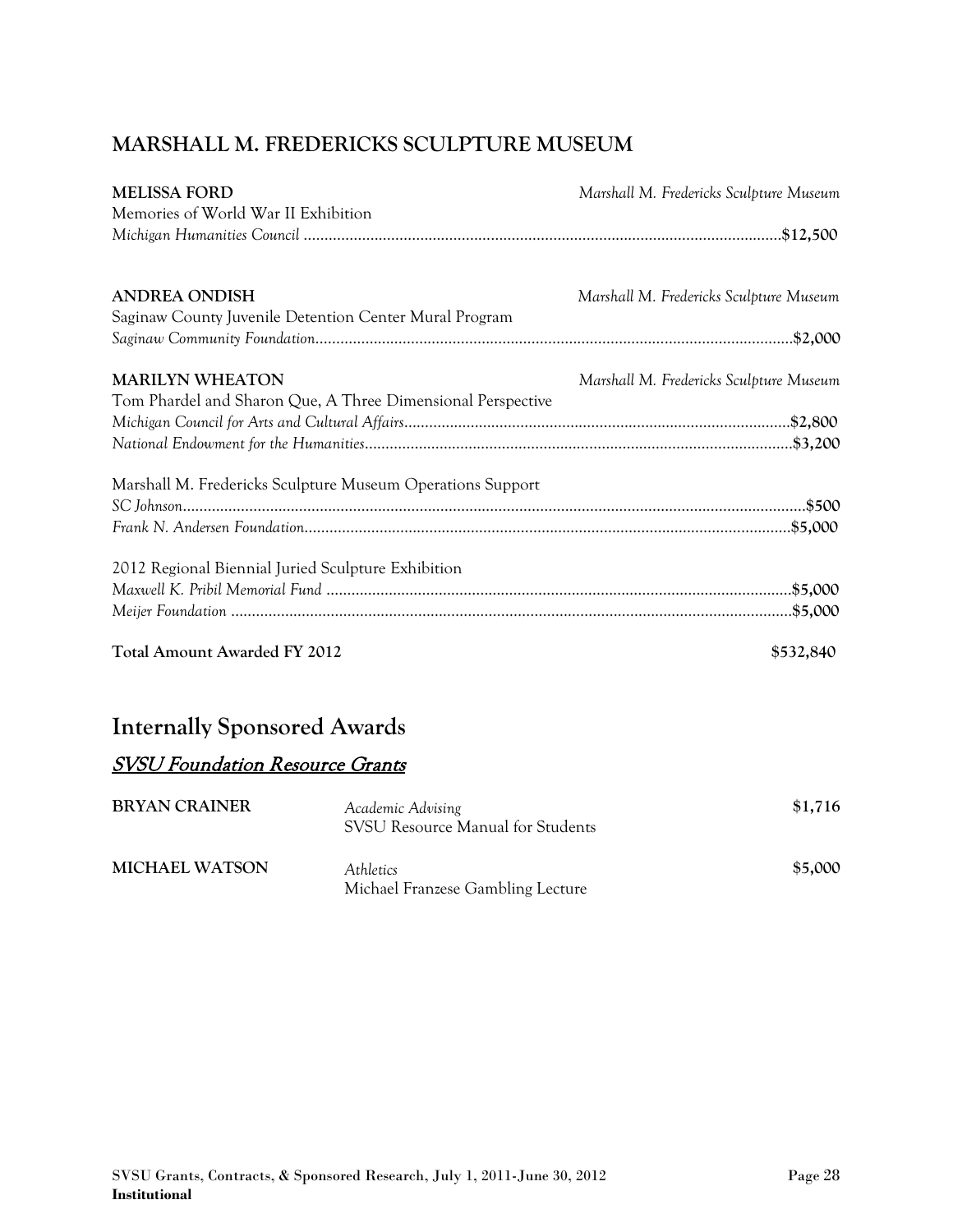# **STUDENT RESEARCH AND CREATIVITY INSTITUTE AWARDEES**

| Student                                                                                                                                                                                                                                                                                 | <b>Faculty Mentor</b>  | College                                | Amount  |
|-----------------------------------------------------------------------------------------------------------------------------------------------------------------------------------------------------------------------------------------------------------------------------------------|------------------------|----------------------------------------|---------|
| <b>MARA BERTON</b><br>To use a hands-on stage management internship<br>experience and personal interviews to investigate<br>the role of culture in theatre, and compare<br>professional practices for international stage<br>managers during a research project in Barcelona,<br>Spain. | <b>Steven Erickson</b> | Arts and Behavioral<br>Sciences        | \$5,449 |
| <b>ERIC GIBELYOU</b><br>To help fund a trip to Rome to take part in the 3<br>week performance-intensive music event 2011<br>Chamber Music Seminar of the Rome Festival.                                                                                                                 | Jane Girdham           | Arts and Behavioral<br>Sciences        | \$6,573 |
| KATIE CONLON/ALYSSA TARRANT<br>To isolate isoprene synthase genes and to perform<br>an isoprene synthase enzyme assay.                                                                                                                                                                  | Dennis Gray            | Science, Engineering<br>and Technology | \$9,723 |
| KATELYN BILBEE/MICHELLE SOVA<br>To study the effects of the "Handwriting Without<br>Tears" curriculum on adults with developmental<br>disabilities.                                                                                                                                     | Ellen Herlache         | Health and Human<br>Services           | \$1,486 |
| <b>NANCY LACKEY</b><br>To fund research to examine the effects of three<br>suspected endocrine disrupting chemicals<br>(bisphenol-A, styrene, and polychlorynated<br>biphenol) on sperm competition in rats.                                                                            | <b>Gary Lange</b>      | Science, Engineering<br>and Technology | \$4,500 |
| TODD ANDRZEJEWSKI/DUSTIN FINN/<br><b>JOSH HAND</b><br>To design and construct a vermicompost dryer.                                                                                                                                                                                     | <b>Thomas Mahank</b>   | Science, Engineering<br>and Technology | \$2,200 |
| <b>MATTHEW WOLF</b><br>To fund research to propose whether or not the<br>odor that crayfish respond to is in fact conspecific<br>urine.                                                                                                                                                 | <b>Arthur Martin</b>   | Science, Engineering<br>and Technology | \$4,168 |